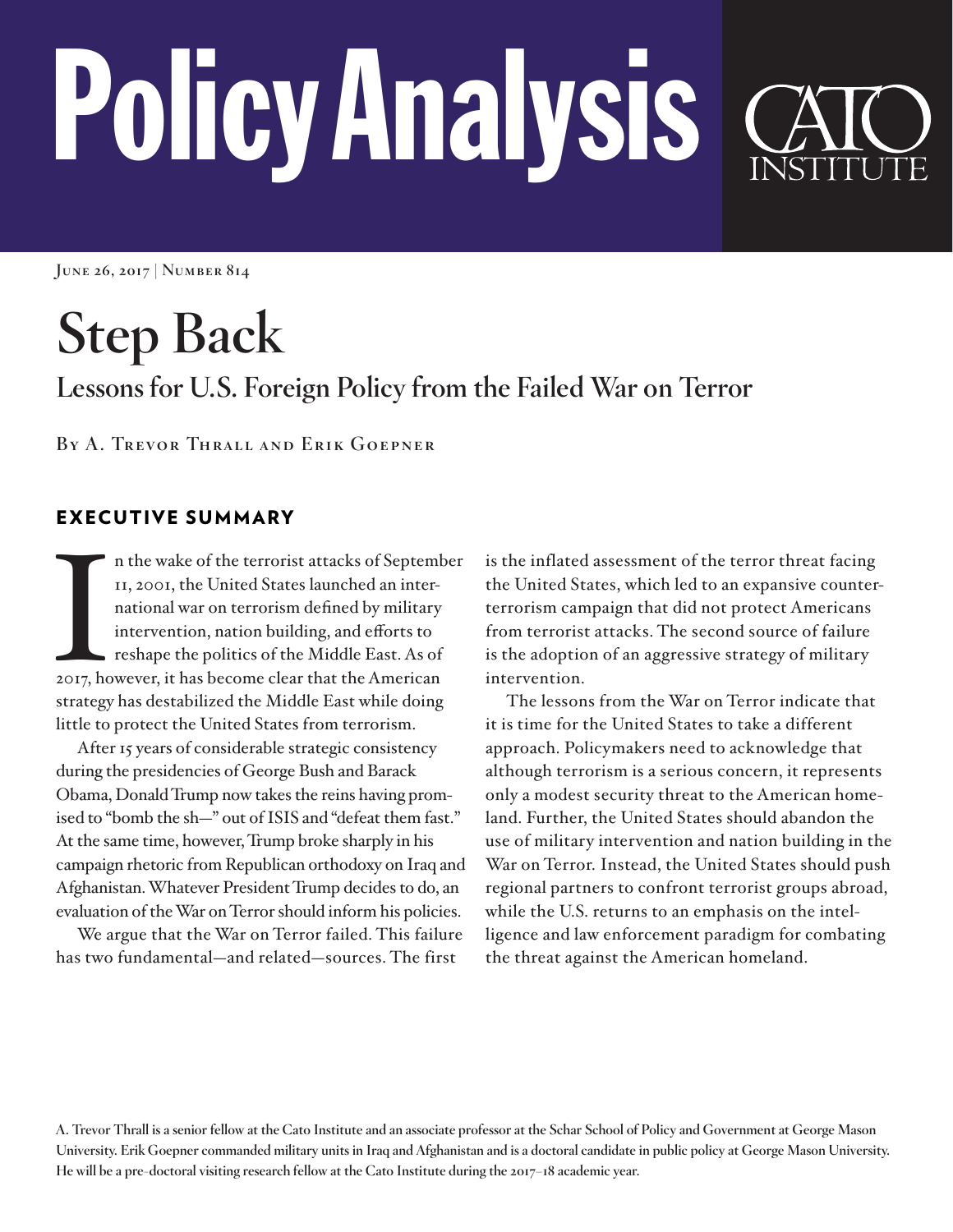**"The staggering costs of the War on Terror have far outweighed the**  benefits.<sub>?</sub>

**2**

#### INTRODUCTION

In the wake of the terrorist attacks of September 11, 2001, the United States launched an international war on terrorism defined by military intervention, nation building, and efforts to reshape the politics of the Middle East. As of 2017, however, it has become clear that the American strategy has not delivered the intended results.

After 15 years of considerable strategic consistency during the presidencies of George Bush and Barack Obama, Donald Trump now takes the reins, having made a more aggressive approach to ISIS a central plank first of his campaign and, potentially, of his presidency. Noting that America faces a "far greater threat than the people of our country understand," he has vowed to "bomb the sh— out of ISIS"[1](#page-19-0) and promised to defeat "Radical Islamic Terrorism, just as we have defeated every threat we have faced in every age before."<sup>2</sup>

At the same time, however, Trump has also broken sharply from Republican orthodoxy on Iraq and Afghanistan. He refers to "our current strategy of nation-building" as a "proven failure." Additionally, he has downplayed the role of democracy promotion, suggesting, for example, that the Obama administration "should never have attempted to build a democracy in Libya."[3](#page-19-2)

Whatever President Trump decides to do, a dispassionate evaluation of the War on Terror to date should inform his policies.

In this policy analysis, we argue that the War on Terror has been a failure. This failure has two fundamental—and related—sources. The first is the inflated assessment of the terrorist threat facing the United States, which led to an expansive counterterrorism campaign focused on a series of actions that have very little to do with protecting Americans from terrorist attacks. The second source of failure is the adoption of an aggressive strategy of military intervention. This is due in large part to the faulty assessment of the terrorism challenge. But it also stems from the widespread belief among Washington, D.C., elites in the indispensable nature of American power and the utility of military force in international politics. Together, these

factors have produced an American strategy that is both ineffective and counterproductive.

The inescapable conclusion of our analysis is that the staggering costs of the War on Terror have far outweighed the benefits. A recent study by Neta Crawford at Brown University puts the cost of the War on Terror (both money spent to date and required for future veterans' benefits) at roughly \$5 trillion—a truly astonishing number.[4](#page-19-3) Even if one believes American efforts have made the nation marginally safer, the United States could have achieved far greater improvements in safety and security at far less cost through other means. It is not hyperbole to say that the United States could have spent its money on almost any federal program aimed at saving lives and produced a vastly greater return on investment.<sup>[5](#page-19-4)</sup>

A careful reading of the lessons from the past 15 years indicates that the United States should abandon the existing strategy in the Middle East for three reasons. First, military intervention and nation building efforts, even at current "light footprint" levels, cause more problems than they solve, including spawning more anti-American sentiment and creating, rather than diminishing, the conditions that lead to terrorism.<sup>6</sup> Second, in contrast to the dire picture painted by many observers, including President Trump, the terrorism threat is too small to justify either the existing strategy or more military intervention. Finally, given the first two arguments, the costs of a forward-deployed strategy to fight terrorism are simply too high[.7](#page-20-1)

Our analysis proceeds in four parts. In the first section we review the main objectives of the War on Terror and the key components of U.S. strategy designed to achieve them.<sup>8</sup> In section two we document the failure of U.S. policies to achieve the goals articulated by both Presidents Bush and Obama. In section three we explain why War on Terror policies may have yielded the results they did, producing a set of important lessons learned to inform future policy. We conclude by arguing that the United States should ramp down its War on Terror, and we outline the principles of a "step back" strategy regarding ISIS and Islamistinspired terrorism.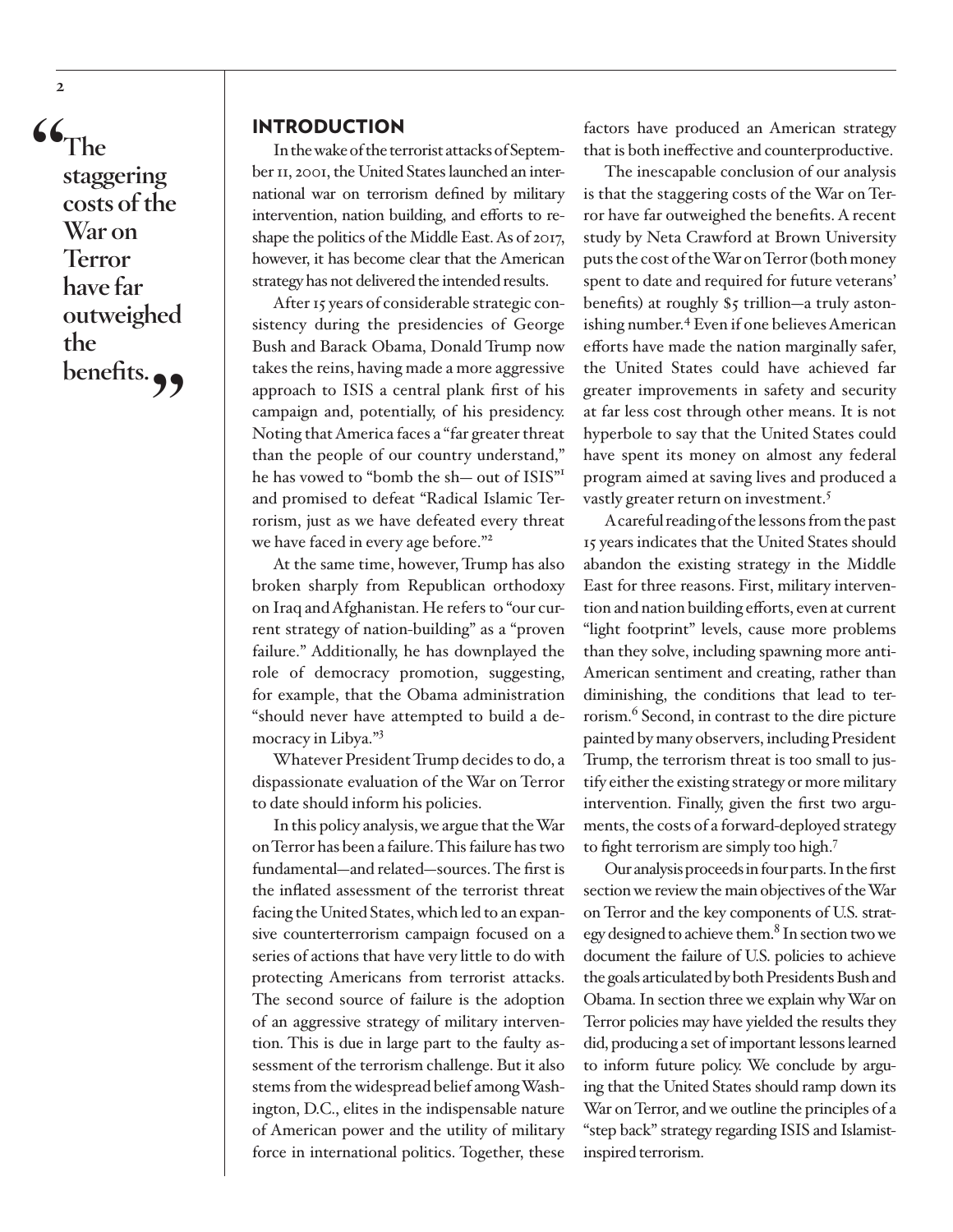#### U.S. OBJECTIVES AND STRATEGY IN THE WAR ON TERROR

In the 2003 National Strategy to Combat Terrorism, the Bush administration declared its central objectives in the War on Terror: "The intent of our national strategy is to stop terrorist attacks against the United States, its citizens, its interests, and our friends and allies around the world and ultimately, to create an international environment inhospitable to terrorists and all those who support them."[9](#page-20-3)

As many observers have noted, 9/11 prompted the Bush administration to radically overhaul the American approach to confronting terrorism. Prior to the attacks of 9/11, the U.S. government viewed domestic terrorism as a matter for law enforcement and international terrorism as a distant threat. Accordingly, American foreign policy focused very little on the issue of terrorism. When the United States did occasionally conduct foreign policy to retaliate for terrorism, such as the attacks on the Berlin disco or the U.S. embassies in Africa, the means were quite limited, as with the 1986 bombing of Libyan command-and-control sites or the 1998 cruise missile strikes in Afghanistan and Sudan. After the attacks of 9/11, terrorism took center stage in national security policy and the limited-response approach gave way to a far more aggressive and expansive strategy that the Bush administration in 2003 called the "4-D" strategy.[10](#page-20-4)

The 4-D strategy to prevent terrorist attacks on the United States comprised four primary missions: to defeat terrorist organizations with global reach, to deny such organizations sanctuaries from which to operate and launch attacks, to diminish the conditions that give rise to the use of terrorism, and to defend the United States through "proactive" defense of the homeland.

The logic of the Bush strategy was straightforward. In order to prevent attacks against the United States in the short term, al Qaeda and similar terrorist organizations had to be disrupted and their capabilities degraded. In the medium term, aggressive action against terrorist groups would help deter other groups from attacking and make potential state sponsors of terrorism think twice. In the longer term, security would best be achieved by eradicating the underlying conditions that the Bush administration (and later the Obama administration) believed had given rise to terrorism in the first place. Among these conditions were ethnic and religious conflict, corruption, poverty and lack of economic opportunity, and social and political oppression.<sup>11</sup>

#### **Military Intervention**

Since 2001 the most important component of the international War on Terror has been direct military intervention. This decision to confront terrorism with military force, rather than through the more traditional law enforcement framework, has significantly shaped the War on Terror and helped determine its outcomes.

At this point it is useful to be clear about terminology. The Department of Defense defines military intervention as "The deliberate act of a nation or a group of nations to introduce its military forces into the course of an existing controversy."[12](#page-20-6) We further differentiate between direct and indirect military intervention. Direct military intervention involves sending American troops to fight, occupy, or defend territory in other nations or conducting air strikes (whether via drones or manned airplanes) or missile strikes. Examples of direct military intervention include the invasion and subsequent occupation of Afghanistan and Iraq, the farflung American drone campaign, U.S. military support for Iraq in its efforts to retake territory from the Islamic State, and U.S. Special Forces supporting local counterterrorism efforts in Tunisia, Somalia, Mali, and Nigeria.

Indirect military intervention, on the other hand, involves providing various kinds of support (intelligence, military equipment, advising, money, and training) to facilitate the use of military force by a third party. The effort to arm and train Syrian rebel groups to fight the Islamic State is one example of indirect military intervention. U.S. intelligence, arms sales, and logistical support for the Saudi intervention in Yemen is another.

Both forms of military intervention, in turn, are distinct from the wide variety of **"Since 2001 the most important component of the international War on Terror has been direct military intervention."**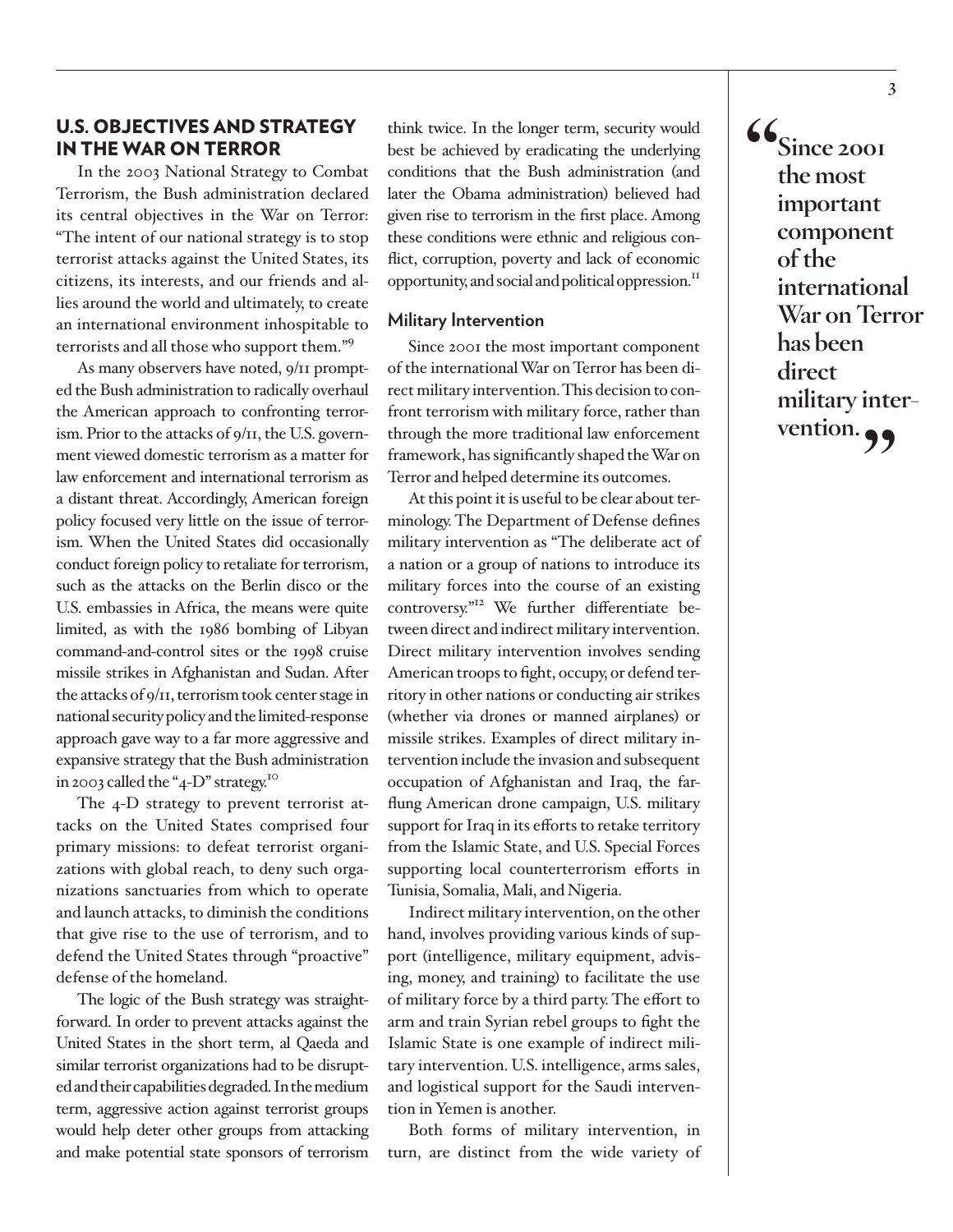**"The central purposes of American military intervention have been to kill terrorists, destroy their organizations, and eliminate their ability to conduct terrorist operations, and served as a deterrent against future terrorism and as a critical tool to prop up weak govern**ments.

**4**

nonmilitary tools available to the United States. Those tools can be noninterventionist, as in the case of economic sanctions, diplomacy and negotiations, and freezing terrorist groups' financial assets. Others, however, such as nation building and democracy promotion, are certainly forms of intervention in the sense that they either require American military involvement (such as in Afghanistan and Iraq) or they feature a steady dose of American political pressure and financial assistance aimed at shaping outcomes in another nation.

Although it has taken several forms, the central purposes of American military intervention—direct and indirect—have remained consistent since 2001. First and most simply, of course, the goal of military intervention has been to kill terrorists, destroy their organizations, and eliminate their ability to conduct terrorist operations. A critical foundation of this strategy was the belief that the United States could no longer wait until the threat was fully formed. Instead, the United States needed to begin preemptively striking with military force. Beginning with the 2002 National Security Strategy, the Bush administration put forth a doctrine of preventive action against terror threats, even if those threats were not yet imminent.<sup>13</sup> As Bob Woodward reported, "Many in the Bush administration felt President Clinton's prior responses to terror attacks had been weak and inadvertently emboldened terrorists. There would, therefore, be no Clintonian 'reflexive pullback' this time.["14](#page-20-8) Instead, the Bush administration set the United States on an offensive path, seeking to destroy and defeat terror groups overseas so, as President Bush said, "we do not have to face them in the United States."[15](#page-20-9)

Second, U.S. officials have viewed the use of military force as a deterrent against future terrorism. Beyond the effort to destroy al Qaeda, the invasion of Afghanistan also served as punishment for the Taliban for harboring the terrorist group and a warning to other state sponsors of terrorism. Similarly, despite the fact that Iraq was not an al Qaeda sponsor, the Bush administration clearly viewed the invasion of Iraq

as an important opportunity to show resolve in the "central front in the war on terror."<sup>[16](#page-20-10)</sup>

Third, officials have viewed military intervention as a critical tool to prop up weak governments and to prevent terrorist groups from taking territory and staking out safe harbors in weak states. The United States and its European allies have sought to help the newly formed National Unity Government in Libya by conducting air strikes against ISIS, for example. And in Yemen, the United States has conducted drone strikes against al Qaeda in the Arabian Peninsula since 2010 but more recently has provided military and intelligence assistance to Saudi Arabia as it intervenes in support of the embattled Yemeni government.<sup>[17](#page-21-0)</sup>

It is important to note that the election of Barack Obama provoked little change at the strategic level. In addition to the continued fight against the Taliban and other jihadist groups in Afghanistan and the major efforts against ISIS in Syria and Iraq, the United States under Obama conducted drone strikes, air strikes, and Special Forces operations in Pakistan, Syria, Libya, Somalia, and Yemen.<sup>18</sup> It is true that Obama pulled U.S. troops out of Iraq, a move that would later be criticized for spurring the rise of ISIS. But this was not inconsistent with the Bush approach. In the Status of Forces agreement that he signed with Iraq in 2008, Bush committed to withdraw all U.S. troops by 2011.

#### **Remaking the Middle East**

The United States has also invested heavily in efforts to remake and reshape the Middle East in pursuit of longer-run and more fundamental solutions to the root causes of terrorism. Both the Bush and Obama administrations argued that terrorism springs from unhealthy political and economic systems and that terrorist groups will flourish where states are too weak to exert effective control over their own territory[.19](#page-21-2) The result has been a long-term campaign that started with regime change to depose supporters of terrorism, evolved into democracy promotion and nation building to encourage the development of future allies and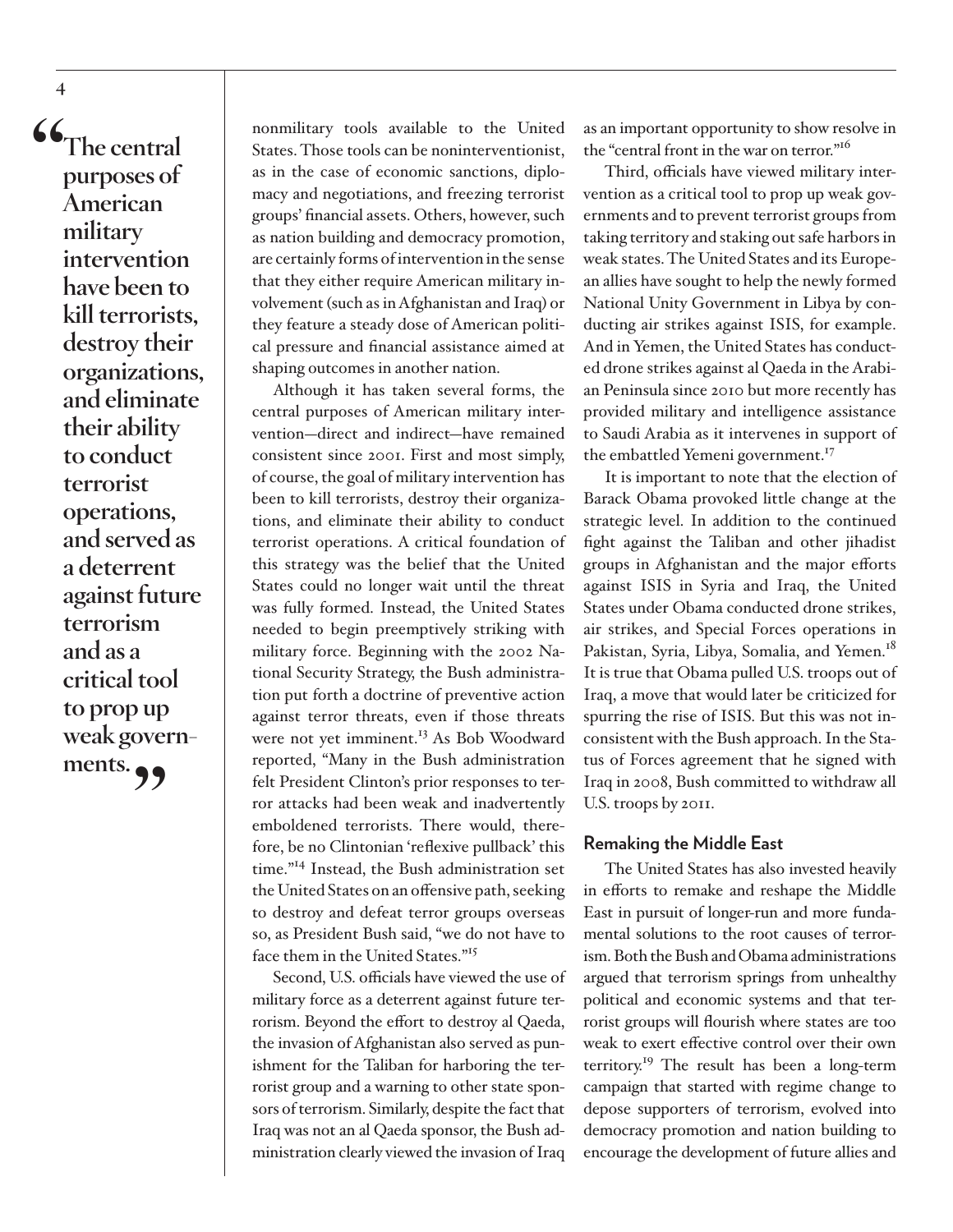well-behaved nations, and finally has left the United States with the challenge of propping up weak and unstable governments.

Buoyed by perceived early success in promoting democracy in Afghanistan, President Bush frequently articulated his conviction that America had a responsibility to liberate people.<sup>20</sup> In 2003 President Bush announced what he called a "forward strategy for freedom in the Middle East." After the first elections in Afghanistan and Iraq, President Bush intensified his calls for democracy in the Middle East, promoting it as a cornerstone of the War on Terror.<sup>21</sup> Bush believed democracy could provide the transformation necessary to diminish the underlying conditions of terrorism and solve the problem of Islamic extremism.<sup>22</sup> National strategy documents promulgated by both the Bush and Obama administrations have identified the promotion of democracy as the long-term solution in the fight against terror and the best way to achieve enduring security for America.<sup>[23](#page-21-6)</sup>

Beyond regime change and democratization, the United States has also used nation building as a key tool for remaking the region. After disbanding them in 2003, for example, the United States helped rebuild and retrain the Iraqi security forces, although clearly with mixed results.<sup>24</sup> Thanks to U.S. efforts, the Afghan security forces now number  $350,000^{25}$ As of late 2015, the United States has spent approximately \$90 billion training and equipping the Afghan and Iraqi armies and police.<sup>26</sup> The United States also has spent \$104 billion to help Afghanistan rebuild since 2001 and \$60 billion dollars to rebuild Iraq since 2003. $^{27}$  $^{27}$  $^{27}$ To handle much of the implementation for these policies, the government established provincial reconstruction teams comprised of military and civilians from the Department of State, the United States Agency for International Development (USAID), and the Department of Agriculture. Those teams infused money and expertise into both countries, with projects ranging in scale from single, manually operated water pumps to hydroelectric dams. Additionally, the teams conducted training for Afghan and Iraqi government officials.

#### MISSION NOT ACCOMPLISHED: ASSESSING THE WAR ON TERROR

By any measure, the war on terrorism has been far-reaching. But despite the scale of this campaign the question remains: What does the United States have to show for all this effort?

Measuring the effectiveness of the War on Terror is a tricky business; citizens and experts alike can reasonably argue about the most important determinants of success and failure. Assessments may vary based on the level of analysis being conducted and which outcomes are emphasized (e.g., lives lost, terrorists killed, the destruction of specific terrorist groups, etc.). Regardless of the definition used, however, every assessment should answer the critical question of whether the United States has reduced the terror threat since  $9/11$ . Any assessment should also address whether or not the government has met the goals it set for itself and has pursued consistently for the past 15 years. $^{28}$  $^{28}$  $^{28}$ 

Even by a conservative accounting, the War on Terror has been a failure. First, although the United States has not suffered another major terrorist attack since 9/11, there is no proof that intervention abroad had anything to do with that, despite killing thousands of terrorist group members. Nor has the War on Terror made Americans appreciably safer (nor made them feel safer) than they were before 9/11, in part because Americans were already exceptionally safe and in part because, again, offensive counterterrorism efforts have had little or no connection to the rate of terrorism in the U.S. homeland.<sup>[29](#page-21-12)</sup> In fact, the most likely case is that foreign intervention has made Americans somewhat less safe. Second, the United States has not destroyed or defeated al Qaeda, the Islamic State, or any other terror groups of global reach, regardless of how well or poorly the description applies to groups comprised of a few hundred or a few thousand people. Nor, finally, has the United States made a dent in diminishing the underlying conditions supposed to give rise to terrorism. Instead, more Americans have died from terror attacks and there have been more Islamist-inspired attacks within the homeland since 9/11 compared to the same

**"More Americans have died from terror attacks and there have been more Islamistinspired attacks within the homeland since 9/11 compared to the same period before, while the number of terror groups has proliferated since the War on Terror**  began.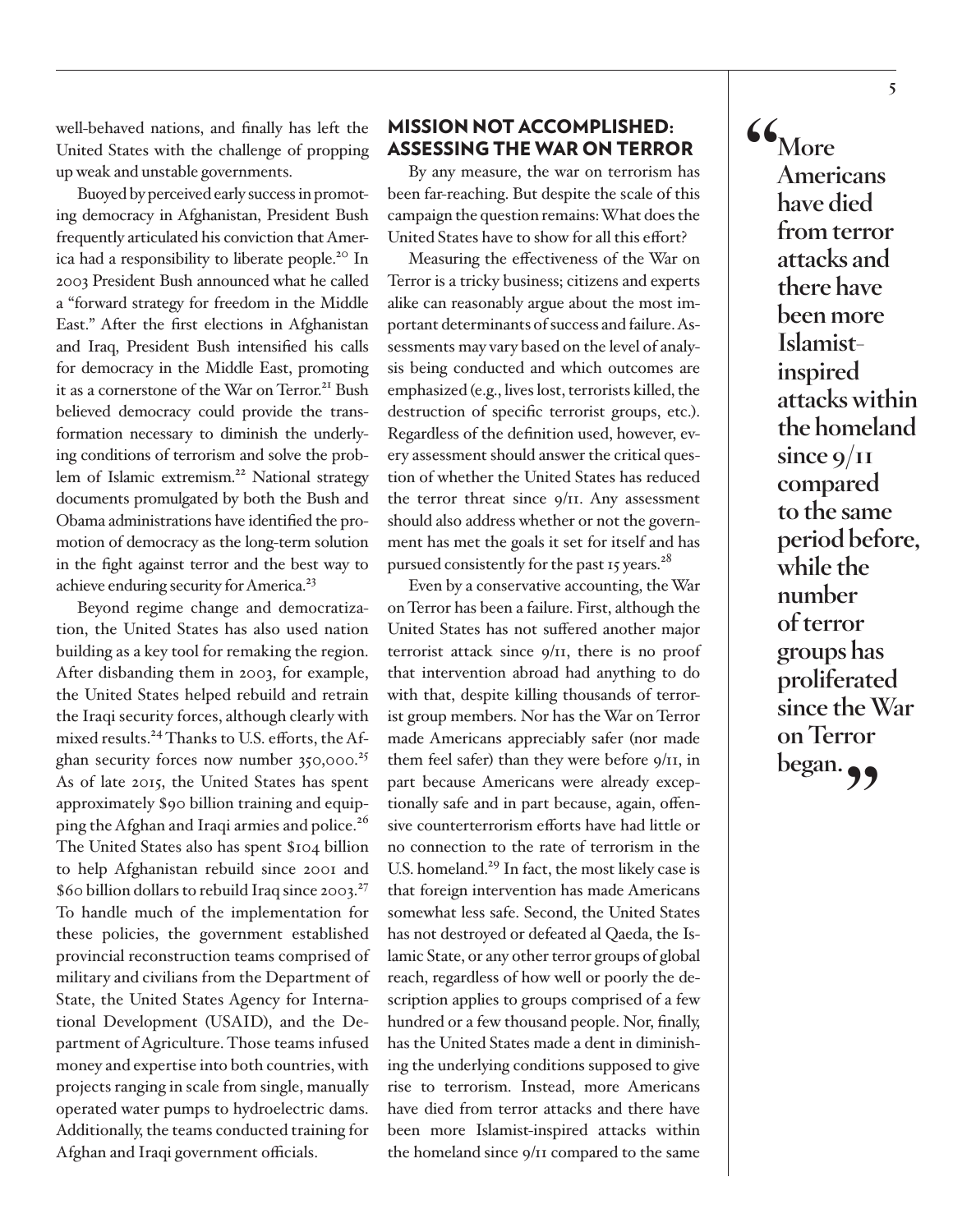$\mathbf{G}_{Post-9/11}$ **Islamistinspired terrorism remains almost invisible when viewed in relation to the more than 230,000 people murdered by fellow Americans during the same**  period.<sup>99</sup>

**6**





Source: Global Terrorism Database at the University of Maryland.

period before, while the number of Islamist-inspired terror groups has proliferated since the War on Terror began. Moreover, the number of terror attacks worldwide has skyrocketed, indicating that the conditions driving the use of terrorism are very likely worse than ever.

In the next several sections we present more detailed discussion of American progress toward each of these key objectives.

#### **Objective #1: Preventing Terrorist Attacks in the United States**

The United States has fortunately not suffered a second major attack on its soil since September 11, 2001. Historically speaking, a major attack is an outlier. Outside of 9/11, terrorists have killed very few Americans in the homeland. Between 1986 and 2001 there were four Islamist-inspired terrorist attacks in the United States, which killed 10 Americans.[30](#page-21-13) Since the 9/11 attacks there have been eight

attacks, killing 88.[31A](#page-21-14)s Figure 1 shows, the level of Islamist-inspired attacks has never come close to the rates of non-Islamist terrorism in the United States in the mid 1970s.

These data reflect a modest increase with respect to the rate and lethality of Islamistinspired terrorism since 9/11. But post-9/11 Islamist-inspired terrorism also remains almost invisible when viewed in relation to the more than 230,000 people murdered by fellow Americans during the same period.[32](#page-21-15) Islamist-inspired terrorists took the lives of less than one-tenth of 1 percent of American murder victims over the last 15 years.<sup>33</sup> Americans who are not terrorists carry out nearly all murders in America.

What is unclear from the figures alone, however, is what role the international War on Terror has played in shaping that trend.

Broadly speaking, the data are consistent with three possible interpretations. The first is that the War on Terror has had little or no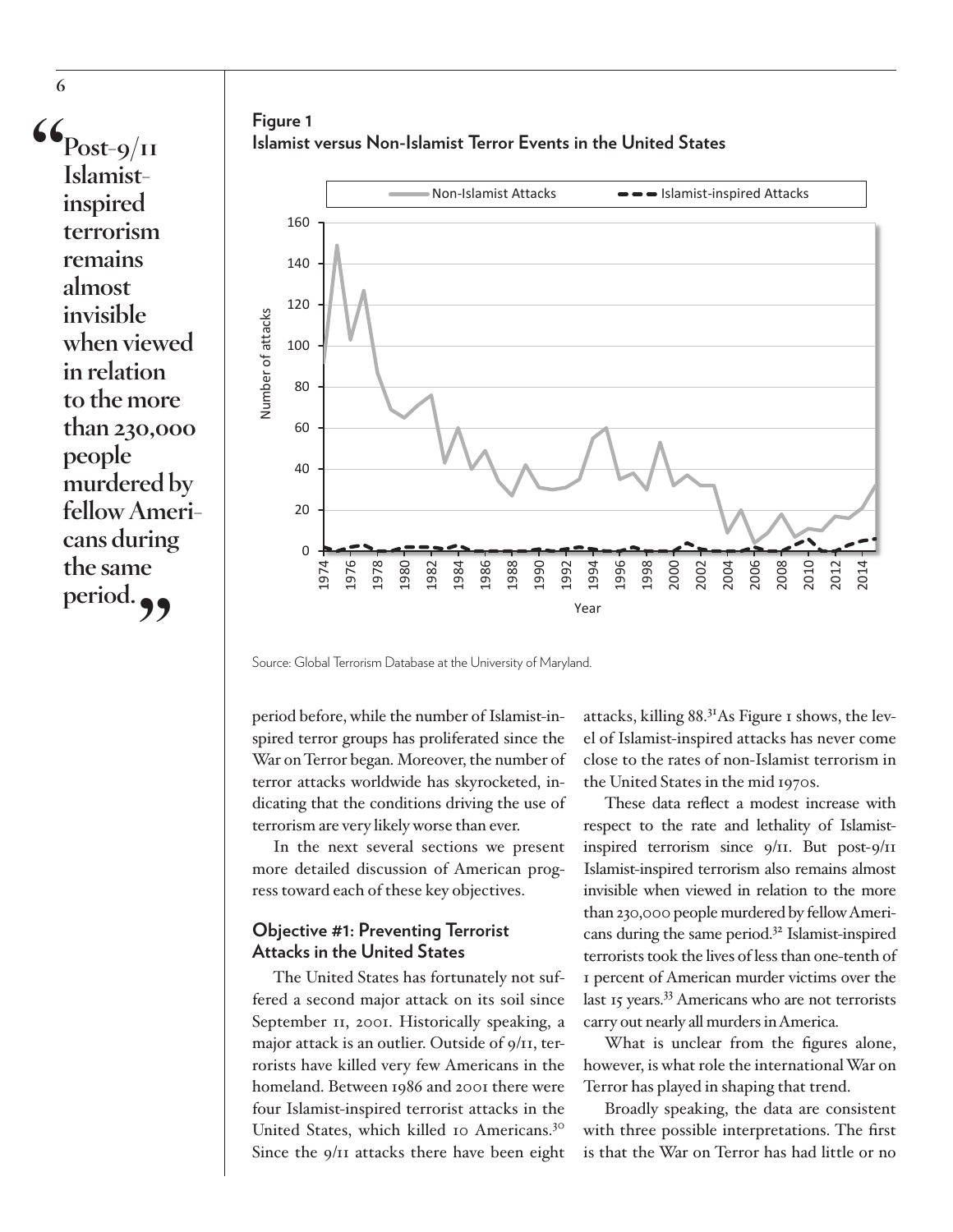effect on Islamist-inspired terrorism against Americans. The second possibility is that the numbers would look far worse in the absence of the War on Terror. The third possibility is that the War on Terror has, in fact, set the conditions for the slight uptick in anti-American terrorism observed since 9/11.

The "no effect" possibility comes in two versions. The first is that the 9/11 attacks, although spectacular, did not provide al Qaeda (or any other group) with sufficient strategic justification to repeat them or to work very hard to conduct other, smaller attacks against the United States.<sup>[34](#page-22-0)</sup> To date, for example, there is no evidence that any group has plotted or attempted another attack against the U.S. homeland on the scale of 9/11. Although the attacks certainly helped establish the al Qaeda "brand" globally, the attacks failed to convince the United States to leave the Middle East as al Qaeda had hoped.[35](#page-22-1) Given this, it may be that al Qaeda concluded its resources would produce a better return if applied elsewhere. Meanwhile, regional al Qaeda affiliates are even more devoted to local and regional priorities, as is the Islamic State, which has its hands full fighting on multiple fronts to seize and defend territory in Syria, Iraq, and elsewhere.

The second possibility is that improved homeland defense, as opposed to international action, has helped prevent additional attacks. The United States responded to the 9/11 attacks by investing heavily in homeland security, upgrading airline security, hardening ports of entry and major government buildings, and improving intelligence and law enforcement coordination[.36](#page-22-2) Proponents of this argument also point to as many as 93 plots against the United States that have been foiled by American intelligence and homeland security efforts.<sup>37</sup> Whereas al Qaeda had the element of surprise working for them in a significant way in 2001, the same was no longer true afterwards.

But even here one has to question whether the United States has been lucky, as opposed to good. Many scholars have offered sharp criticisms of the American homeland security project, suggesting that, despite some

improvements, the United States remains essentially as vulnerable as before to terrorists.<sup>38</sup> And no matter how many critical nodes the United States attempts to protect, there are a nearly infinite number of potential ways to inflict significant numbers of casualties in such a large and open society. As former Central Intelligence Agency (CIA) Director George Tenet wondered in his autobiography, "it would be easy for al-Qaeda or another terrorist group to send suicide bombers to cause chaos in a half-dozen American shopping malls on any given day. Why haven't they?["39](#page-22-5)

In their exhaustive investigation into post-9/11 terrorist plots, John Mueller and Mark Stewart point out that, despite the fact that 173 million foreigners enter the United States legally each year, al Qaeda has conducted exactly zero successful attacks since 9/11. To those who might argue that the United States has, in fact, disrupted many undisclosed plots, Mueller and Stewart argue: "if undisclosed plotters have been so able and so determined to commit violence, and if there are so many of them, why have they committed so little of it before being waylaid? And why were there so few plots in the months and years following 9/11, before enhanced security measures could be effectively deployed?"[40](#page-22-6) Mueller and Stewart also cite former CIA analyst and terrorism expert Marc Sageman, who told them, "As a member of the intelligence community, who kept abreast of all the plots in the U.S., I have not seen any significant terrorist plots that have been disrupted and not disclosed. On the contrary, the government goes out of its way to take credit for nonplots, such as their sting operations."[41](#page-22-7)

Contrary to concerns that al Qaeda and ISIS remain a major threat to the United States, historically major terrorist attacks outside of a war zone are quite rare. Before and since 9/11, the most catastrophic terror attacks have occurred almost exclusively in failing states or states at war. Prior to September 11, 2001, the most catastrophic global terror attack caused just over a third of the fatalities of 9/11. That attack occurred in Rwanda during the genocide of 1994, when 1,180 Tutsis seeking refuge in a church were targeted.<sup>42</sup> The **"Contrary to concerns that al Qaeda and ISIS remain a major threat to the United States, historically major terrorist attacks outside of a war zone are quite rare."**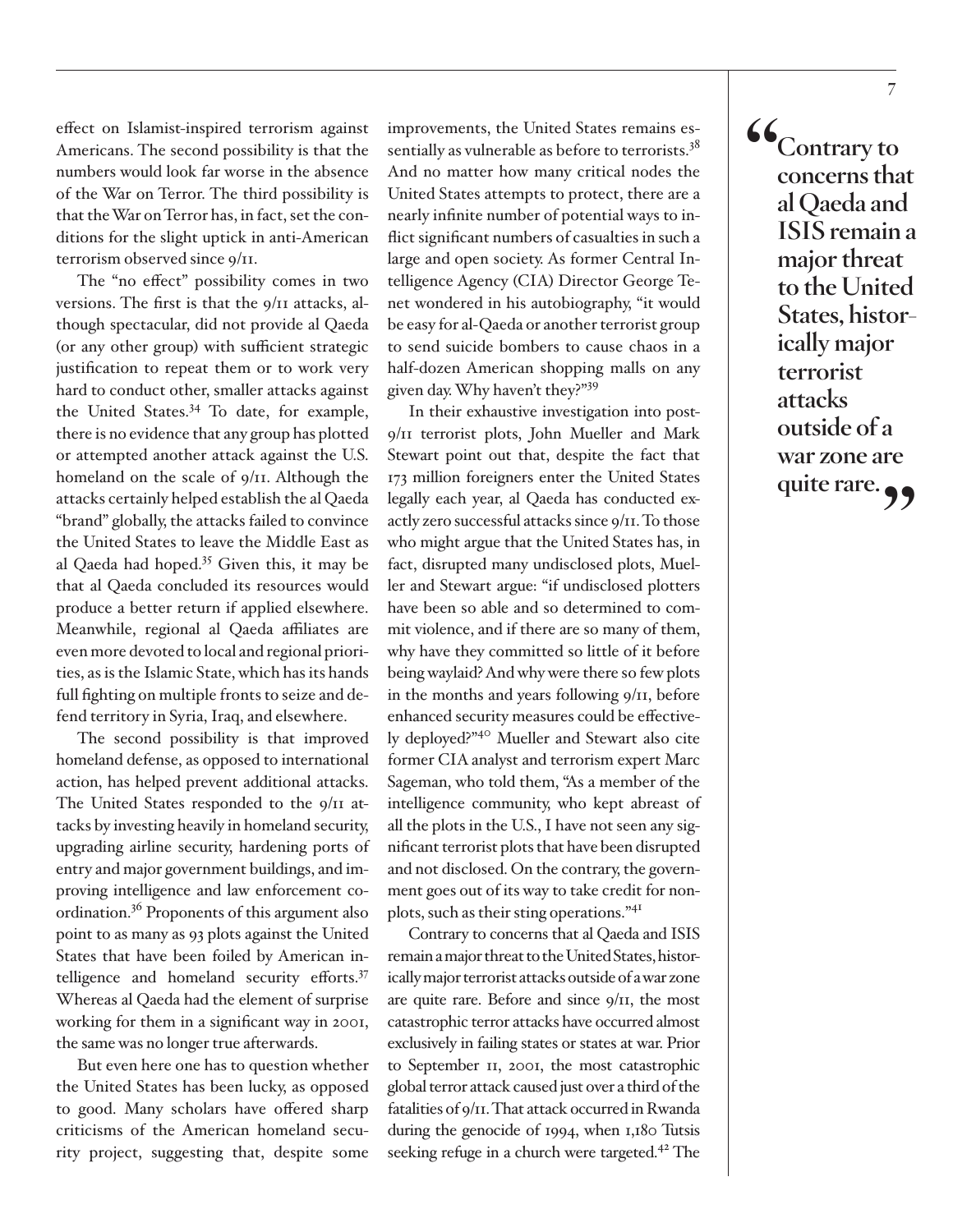**"Continued American military action in the Middle East ensures that ISIS will remain highly visible in the news and in the minds of Americans, providing potential lone wolves in the United States inspiration to carry out future attacks."**

next most severe terror attack was only a sixth of the size, and it occurred in Iran during the Islamic revolution in 1979.<sup>43</sup> Since 9/11, the most catastrophic attacks, ranging from 400 to 1,700 fatalities, have occurred in Iraq, Syria, Nepal, and the Democratic Republic of the Congo[.44](#page-22-10)

The second interpretation of the data, touted by both the Bush and Obama administrations, is that the international war on terrorism—not simply improved homeland security efforts—has prevented acts of terrorism on U.S. soil. The argument here was twofold. First, by killing terrorists and disrupting or destroying their organizations, the United States made it impossible for those groups to strike the United States. Second, by demonstrating American resolve, the War on Terror served as a deterrent since terrorist groups realized the futility of conducting attacks against the United States.

History has revealed serious gaps in the strategic logic of the War on Terror. First, despite unprecedented counterterrorism efforts across the Middle East and Northern Africa, the United States has clearly not managed to eliminate the terrorists or destroy their organizations. The initial military action in Afghanistan severely disrupted al Qaeda's ability to operate there, but as the War on Terror expanded to Iraq and beyond, the limits of conventional warfare for counterterrorism became evident. Militaries are very good at destroying large groups of buildings and people and for taking and holding territory, but they are not designed to eradicate groups of loosely connected individuals who may, at any moment, melt into the civilian population. Even with drones and Special Forces, the ability of the United States to dismantle al Qaeda and its affiliates has proven quite limited. Moreover, the chaos sown by the invasions of Iraq and Afghanistan inadvertently helped spawn the birth and rapid growth of new jihadist groups, including the Islamic State.

Second, the argument that U.S. international efforts have had a strong deterrent effect is highly suspect. It is difficult to imagine the United States having provided a more powerful statement of resolve than the invasions of Afghanistan and Iraq, complemented by a steady stream of drone strikes across at least seven different nations. The lesson to future terrorists should have been quite clear: if you attack the United States there will be nowhere to hide; the American military will kill you and, potentially, topple your country's political regime. Nonetheless, in the wake of the concerted U.S. campaign, the jihadists appear undaunted, with the Islamic state emerging thanks in part to the chaos in Iraq. Today, the Islamic State's rhetoric and actions align to make clear that the American (and allied) military presence is a far more powerful recruitment tool than it is a deterrent. During the 2015 attacks in Paris, for example, one of the attackers was heard blaming French President Hollande for intervening in Syria[.45](#page-22-11)

Finally, the third possible interpretation of the data is that the War on Terror inadvertently fueled more anti-American terrorism. The argument here is that, had the United States conducted a limited intervention to disrupt al Qaeda, withdrawn quickly from Afghanistan, and not invaded Iraq, many, if not most, of the post-9/11 attacks would not have taken place. Without an ongoing American presence and an active military campaign helping to further radicalize and motivate potential jihadists, observers point out, it is reasonable to expect that there would have been far less incentive for al Qaeda and related groups to attack the United States. Further, had the United States not invaded Iraq, it is doubtful that ISIS would even exist.[46](#page-22-12)

This is not to argue that al Qaeda and ISIS would not still have some desire to strike at American targets even if the United States were not active in the Middle East, but as noted above, it is clear that the Islamic State, at least, is using the American presence in the Middle East as a justification for anti-American terrorism. If nothing else, continued American military action in the Middle East ensures that ISIS will remain highly visible in the news and in the minds of Americans, providing potential lone wolves in the United States inspiration to carry out future attacks.

**8**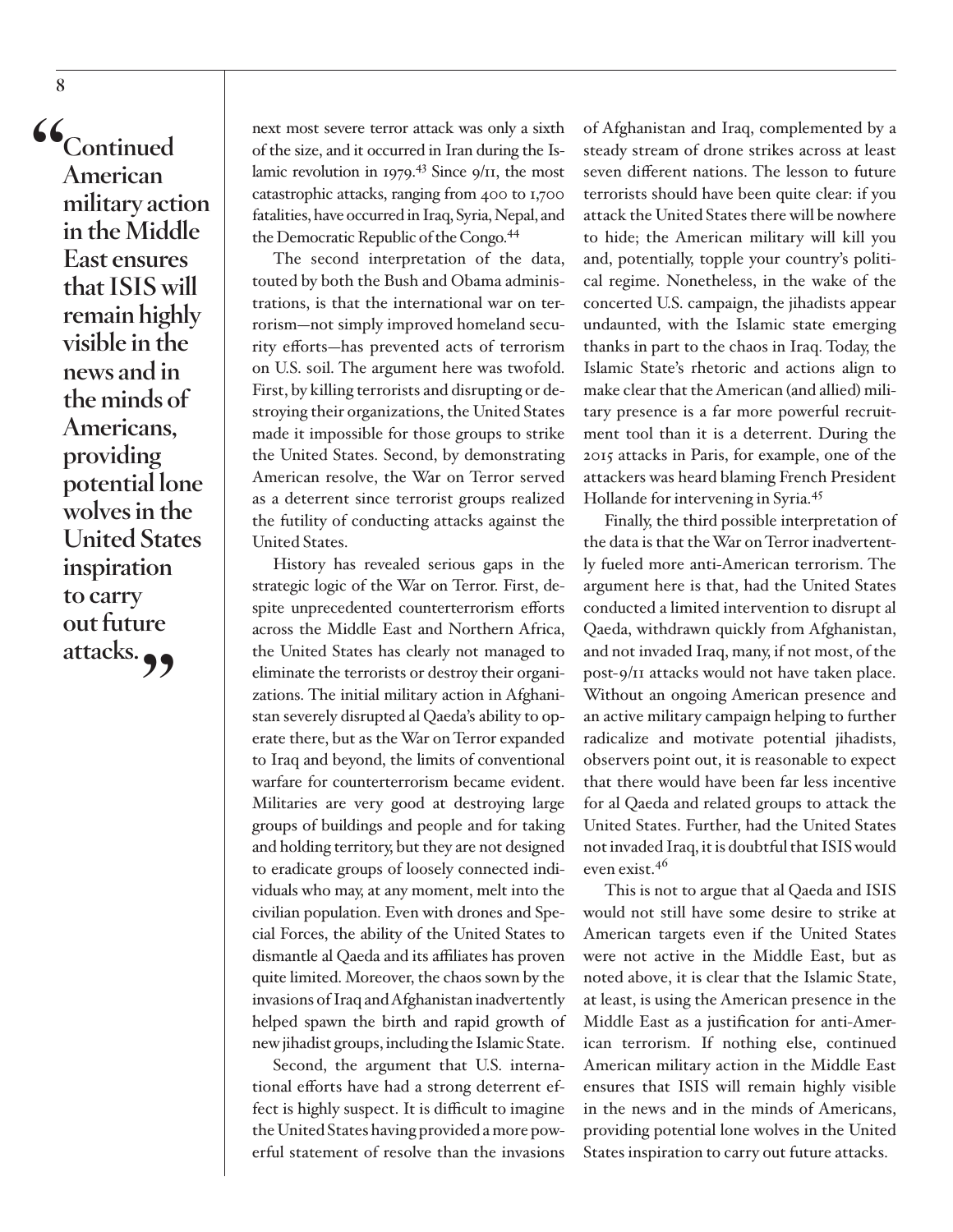# **Table 1 Number of Islamist-inspired Terror Groups and Fighters**

|                                                        | 2000   | 2015    |
|--------------------------------------------------------|--------|---------|
| Number of foreign terrorist organizations (FTOs)       | 29     | 58      |
| Number of Islamist-inspired FTOs                       | 13     | 44      |
| Estimated number of fighters in Islamist-inspired FTOs | 32.200 | 109,375 |

Source: Department of State Country Reports on Terrorism 2000 through 2015, Stanford University's Mapping Militant Organizations Project.

# **Objective #2: Destroy and Defeat al Qaeda and Terror Groups with Global Reach**

Although the level of terrorism aimed at Americans has increased only slightly since 2001, the number of Islamist-inspired terrorist groups and terror attacks in the Middle East and elsewhere has skyrocketed[.47](#page-22-13) Analysts might rightly question how global the reach of some of these new organizations truly is, but the government's rhetoric over time suggests that we should include any terrorist group capable of launching or even inspiring attacks outside their own home nation. By this measure, the United States has failed to achieve its stated objective. Although American military intervention in Afghanistan and Pakistan effectively put the central al Qaeda organization out of business for some time, al Qaeda affiliates have proliferated around the world, one of which—al Qaeda in the Arabian Peninsula—is routinely identified as the most dangerous group operating today.<sup>48</sup> Most troubling on this score, as noted, is that the war in Iraq inadvertently helped pave the way for the emergence of the Islamic State.

The growth of the jihadist terrorist enterprise since 2001 has been stunning. When the War on Terror began, there were roughly 32,200 fighters comprising 13 Islamist-inspired terror organizations. By 2015, as Table 1 shows, the estimate had ballooned to more than 100,000 fighters spread across 44 Islamistinspired terror groups.[49](#page-22-15)

This growth has led to an even more explosive rise in violence—most of which has occurred in the Middle East and Africa. As Figure 2 indicates, there were 1,880 terror attacks worldwide in 2001 when the U.S. began its War on Terror. In 2015 the number was 14,806. Fatalities caused by terror attacks have also increased. As the below figure indicates, fatalities worldwide have risen to unprecedented levels. In 2015, 38,422 people were killed by terrorism a staggering 397 percent increase from 2001.

These figures strongly suggest that the War on Terror has not only failed to defeat al Qaeda and other major terrorist groups, but has also failed to contain the growth of Islamist-inspired terrorism more generally. The argument that things might have been worse in the absence of such an aggressive American effort rings hollow, especially given the manner in which the war in Iraq produced the chaos that gave ISIS room to operate and provided additional motivation and justification for anti-Western attacks. Further, a closer analysis of the chronology of the War on Terror provides support for the conclusion that the United States has made things worse rather than better. As Figure 3 shows, terror attacks rarely occurred before 9/11 in the seven countries in which the U.S. executed military operations as part of its War on Terror.

To investigate the impact of U.S. military intervention, we compared the terror rates between War on Terror states, other Muslim majority countries, the United States, and the global average. Additionally, we created regression models to examine the significance, if any, of U.S. military strikes when controlling for other variables often used in the study

**"Although the level of terrorism aimed at Americans has increased only slightly since 2001, the number of Islamistinspired terrorist groups and terror attacks in the Middle East and elsewhere has sky**rocketed.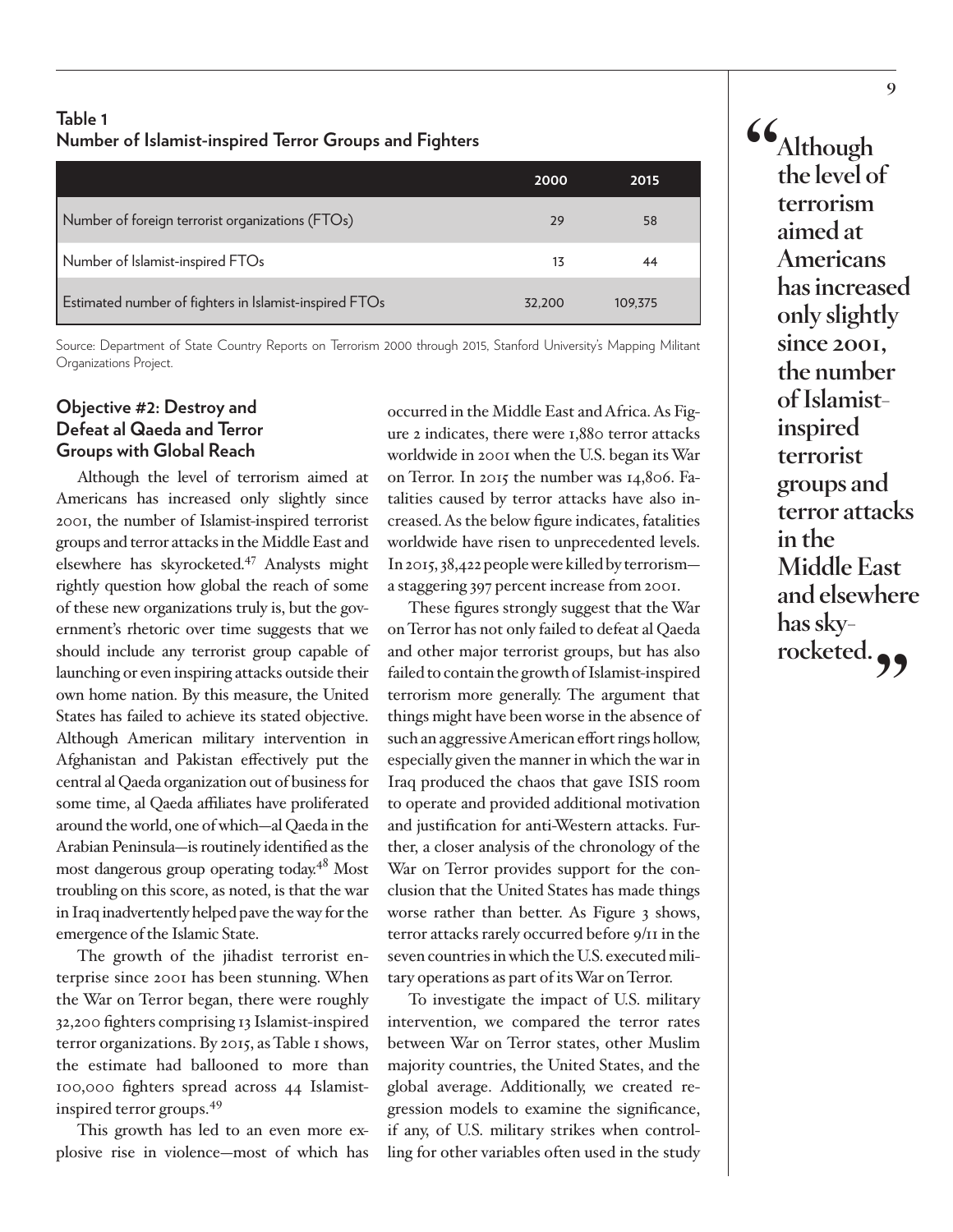**"The War on Terror has not only failed to defeat al Qaeda and other major terrorist groups, but has also failed to contain the growth of Islamistinspired terrorism more generally."**

**Figure 2 Worldwide Terror—Attacks and Fatalities**



Source: Global Terrorism Database at the University of Maryland.

of terrorism such as a state's GDP per capita, economic growth rate, social fractionalization, polity, and education levels (see Appendix 1).

As Table 2 reveals, the number of terror attacks rose an astonishing 1,900 percent in the seven countries that the United States either invaded or conducted air strikes in, while other Muslim majority states saw a much more modest 42 percent increase. The regression models also found that countries where the United States conducted air or drone strikes saw a dramatic increase in terror attacks compared to countries where the United States did not conduct strikes.<sup>[50](#page-23-0)</sup> Even more startling, the models showed the greatest effect when comparing drone strikes conducted in year one with the number of terror attacks carried out two years later, a finding consistent with the theory that U.S. strikes have a catalyzing effect on terror groups. In short, contrary to the intentions of the U.S. government, as the War on

Terror has expanded, it has led to greater levels of terrorism.

# **Objective #3: Diminishing the Underlying Conditions that Cause Terrorism**

Neither the Bush nor the Obama administration imagined the War on Terror would be won quickly. Both acknowledged that changing the underlying context of instability and political conflict in the Middle East would take time. Unfortunately, no evidence exists to suggest that there is a single set of conditions which leads to terrorism, nor any evidence to suggest that terrorism will disappear once those conditions have changed. But even if we accept the argument, there has been little sign of progress toward diminishing the underlying conditions that facilitate terrorism, at least as defined by the U.S. government.

**10**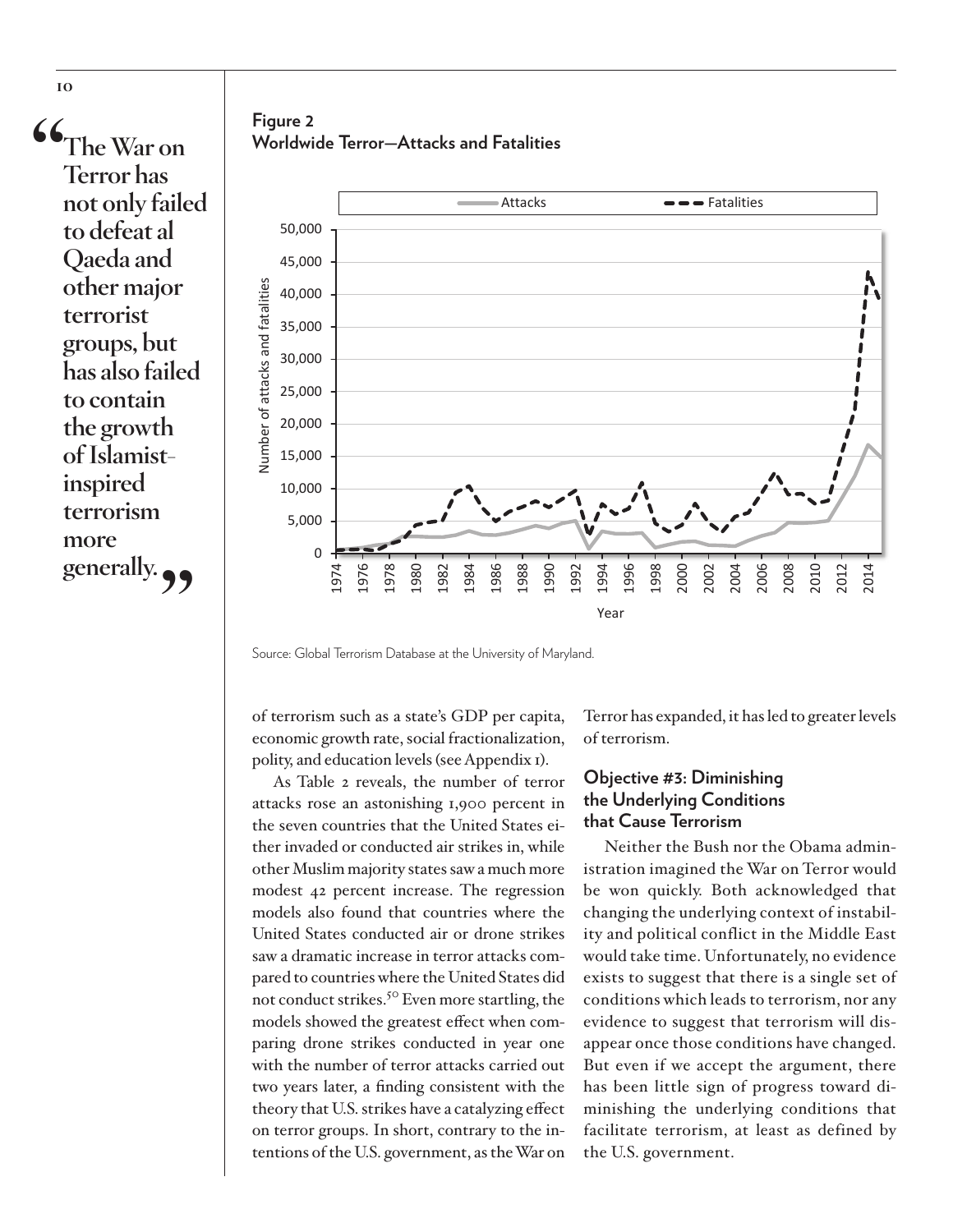# **Figure 3 Terror Attacks Where the U.S. Fought the War on Terror, 1987–2015**



Source: Global Terrorism Database at the University of Maryland

# **Table 2**

### **Terrorism Before and During the War on Terror: Average Number of Terror Attacks per Country, per Year**

| <b>Nations</b>                                                                          | Before 9/11 | <b>After 9/11</b> | Percent<br>Change |
|-----------------------------------------------------------------------------------------|-------------|-------------------|-------------------|
| War on Terror states (Afghanistan, Iraq, Libya,<br>Pakistan, Somalia, Syria, and Yemen) | 24          | 481               | 1,904             |
| Muslim majority nations                                                                 | 12          | 17                | 42                |
| Global average                                                                          | 14          | 13                | $-7$              |

Notes:

"Before 9/11" captures all terror attacks from 1987-2000 (14 years).

"After 9/11" captures all terror attacks from 2002-2015 (14 years).

"Muslim Majority" includes all Muslim majority states except the seven War on Terror states. The list comes from the University of Michigan's Center for the Education of Women http://www.cew.umich.edu/muslim\_majority. The list includes four entries that are not in the Global Terrorism Database. Three are not countries (Mayotte, Palestine, and the Turkish Republic of Northern Cyprus) and one is not in the database (Oman); no explanation could be found for Oman's exclusion. "Global average" includes all states listed in the Global Terrorism Database, except for the seven War on Terror states—199 total.

**"Countries where the United States conducted air or drone strikes saw a dramatic increase in terror attacks compared to countries where the United States did not conduct**  strikes.<sub>?</sub>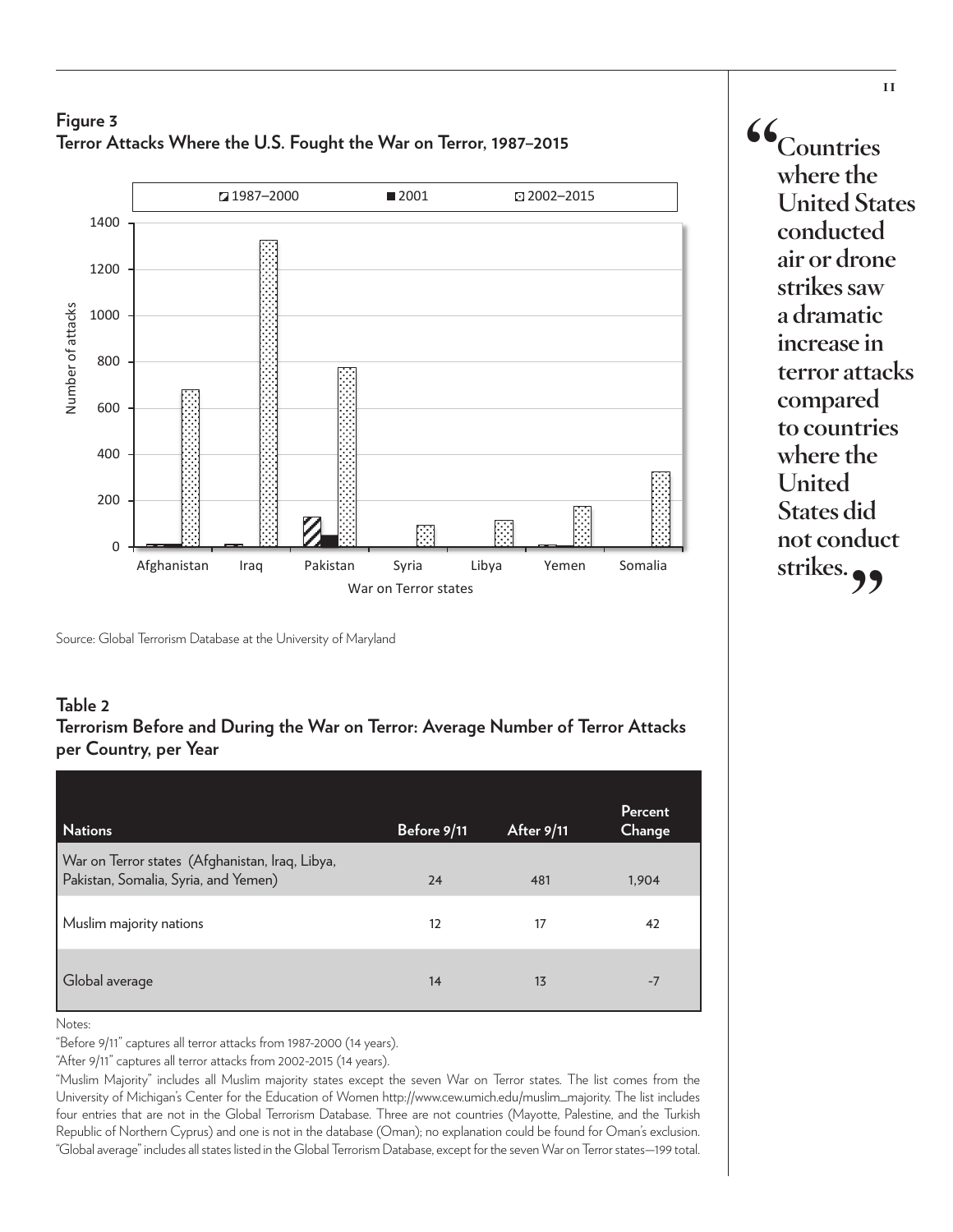**"The United States has failed to diminish the conditions that the government has argued produce terrorism."**

From the perspective of U.S. strategy to date, diminishing the underlying conditions of terrorism includes both material and intangible aspects. The Bush administration's 2003 strategy for combating terrorism set forth two objectives in this area: "partner with the international community to strengthen weak states and prevent the (re)emergence of terrorism . . . [and] win the war of ideas."[51](#page-23-1) As to the former, subgoals include resolving regional disputes, fostering development, and bringing about market-based economies and good governance so that states can look after their people and control their borders.

Winning the war of ideas involves assuring Muslims that American values are congruent with Islam and supporting moderate and modern Muslim governments. The Bush 2003 strategy document further states that solving the Israeli-Palestinian conflict is "a critical component to winning the war of ideas."[52](#page-23-2) The Obama administration's strategy contains many similar goals while differing in language: counter the ideology, diminish the drivers of violence, and break the cycle of state failure.[53](#page-23-3)

Data show that the United States has failed to diminish the conditions that the government has argued produce terrorism.<sup>54</sup> Afghanistan and Iraq have become even more corrupt since the United States began pouring in resources. In Afghanistan and Iraq's first year in the Transparency International's Corruption Perception Index (2003 and 2005), they occupied the 26th and 15th percentile, respectively. By 2016, they had plummeted to the fourth and sixth percentile. The average corruption percentile ranking for the seven countries in which the U.S. has conducted military operations has deteriorated by 14 percentage points.[55](#page-23-5) Additionally, six of the seven countries remain mired in Freedom House's worst category—not free—although political rights and civil liberties have improved negligibly.<sup>[56](#page-23-6)</sup> Finally, in terms of weak and failed states, the State Fragility Index's characterization of Afghanistan and Iraq remains unchanged. Before the War on Terror began, Afghanistan was in the worst category (extreme fragility) and Iraq

was in the second worst (high), and they remain there today. Of the other five countries, three have worsened and two remain unchanged.<sup>57</sup>

#### EXPLAINING FAILURE

The failure of the War on Terror has two fundamental—and related—sources. The first is the inflated assessment of the terrorist threat facing the United States, which led to the decision to commit to an expansive counterterrorism campaign focused on a series of actions that have very little to do with protecting Americans from terrorist attacks. The second source of failure is the adoption of an aggressive strategy of military intervention, which was largely driven by the failure to define the terrorism challenge accurately. But it also stems from the widespread belief among Washington, D.C., elites in the indispensable nature of American power and the utility of military force in international politics. Together, these factors have promoted an American strategy that is both ineffective and counterproductive.

# **Error #1: America's Inflated Assessment of the Terrorist Threat**

The September 11 attacks were devastating, and given America's lack of experience with such events, fear, confusion, and overreaction were understandable responses in the short run.<sup>[58](#page-23-8)</sup> But with the benefit of hindsight it is clear that the terrorist threat to the United States is, in fact, much smaller than originally imagined.[59](#page-23-9) Unfortunately, rather than correct the initial threat assessment, political leaders from both parties (and like-minded think tanks) have continued to portray terrorism as a very large, even existential, threat to the United States.<sup>[60](#page-23-10)</sup>

This inflated view of the terrorist threat led directly to the excessive size, scope and ambition of the War on Terror. Rather than simply looking to punish al Qaeda for 9/11, the Bush administration quickly decided that the United States must not only destroy al Qaeda but all other terrorist groups with global reach and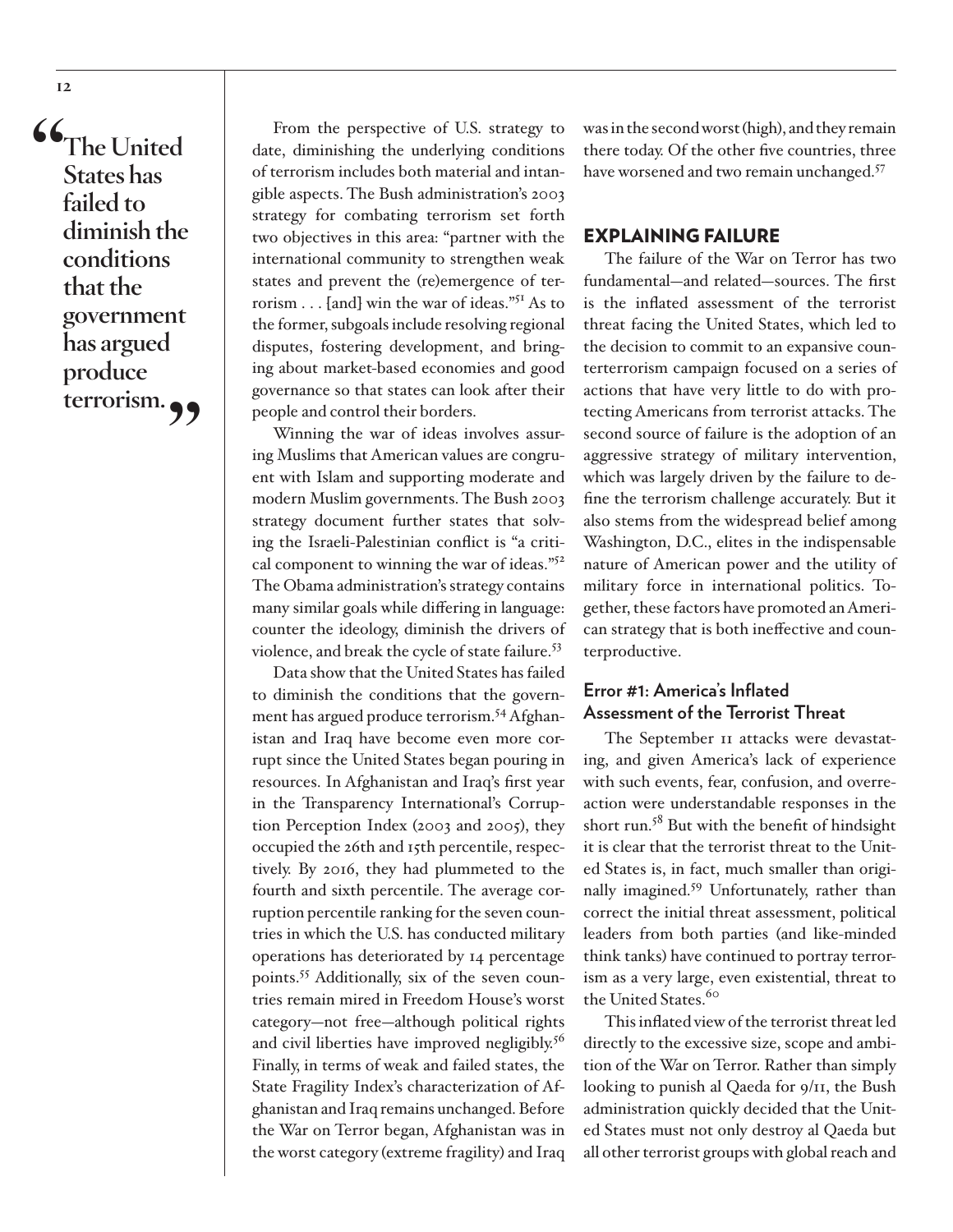then eliminate the underlying conditions that gave rise to them.

Declaring war on terrorism was an exercise in futility. Terrorism is not a disease that can be eradicated through vaccination, but a strategy that all kinds of people have chosen to use for all kinds of reasons in all sorts of places and situations. History shows that terrorism has been a hallmark of wealthy states as well as poor ones, of secular as well as religious groups, and of conservative as well as insurgent and progressive causes.<sup>61</sup> The call to eliminate terrorism may play well politically, but it will never be a serious policy proposal no matter how many trillions of dollars the United States spends on it.

This is not to deny that al Qaeda and the Islamic State pose a threat to Americans. They do. The question here, however, is whether the American response to 9/11 and the War on Terror—in particular the strategy of military intervention—has been an effective one. By defining the threat in inflated, even existential, terms, the United States has expanded the War on Terror far beyond the necessary boundaries, creating new problems while failing to resolve the original ones, all at a cost that is far too high.

# **Error #2: Flawed Counterterrorism Strategy**

The American approach to fighting terrorism in the Middle East suffers from three related flaws.

First, American intervention has aimed at the wrong target. Political grievances and competition for power in the Middle East, not a radical Islamist hatred of the West, are the primary sources of conflict both in the Middle East and between Islamist groups and the West. Unfortunately, since the beginning of the War on Terror, too many American officials have believed that the motivation for al Qaeda and ISIS terrorist attacks against the United States is primarily an anti-American ideology, hatred of our freedoms, or the desire to destroy the United States.<sup>[62](#page-23-12)</sup>

Believing that this hatred of the United States is the "on button" for terrorism, America's short-term strategy has centered on killing those

terrorists, while the vision in the longer-term is a battle for the hearts and minds of the Muslim world in order to eliminate negative beliefs about the United States. This long-run strategy involves not only reshaping the narrative about Islam and the West but also reshaping Middle Eastern governments in the Western image.

Tragically, this approach has the United States working the wrong problem entirely. The motivation for al Qaeda, its various affiliates, and ISIS are local and regional. They seek, along with many others, to control the political systems of the Middle East. It is true that both ISIS and al Qaeda have discussed the importance of striking the "far enemy" (the United States) as a strategy for recruitment and to weaken the "near enemy" (local Arab governments). But as Osama bin Laden and other jihadist leaders have made clear, the United States is implicated in their plans not because the jihadists hate its freedoms or because the destruction of the Western way of life is their goal, but because American foreign policy blocks their path to power in the Middle East.<sup>[63](#page-23-13)</sup>

The second flaw in the American strategy is the reliance on military means. Misled by a misdiagnosis of the underlying problem, the United States has pursued an interventionist strategy focused overwhelmingly on destroying terrorist organizations and killing individual terrorists. Research has shown that this is rarely the path toward a permanent solution to terrorist groups.<sup>[64](#page-23-14)</sup> Over the past 15 years American efforts have produced short-term effects as jihadists scatter in the face of drone strikes and American intervention. In the longer run, however, military force is the wrong tool for the mission. As the former commander of U.S. forces in Afghanistan, General Stanley McChrystal, has famously noted, the United States can't "kill its way out" of the war against terror groups such as ISIS and al Qaeda.<sup>65</sup>

American intervention has likely made things worse. The invasions of Afghanistan and Iraq, along with the toppling of Muammar el-Qaddafi in Libya and the U.S.-supported war in Yemen, have created chaos, allowing insurgent and terrorist groups more room

**"By defining the threat in inflated, even existential, terms, the United States has expanded the War on Terror far beyond the necessary boundaries, creating new problems while failing to resolve the original ones, all at a cost that is far too high."**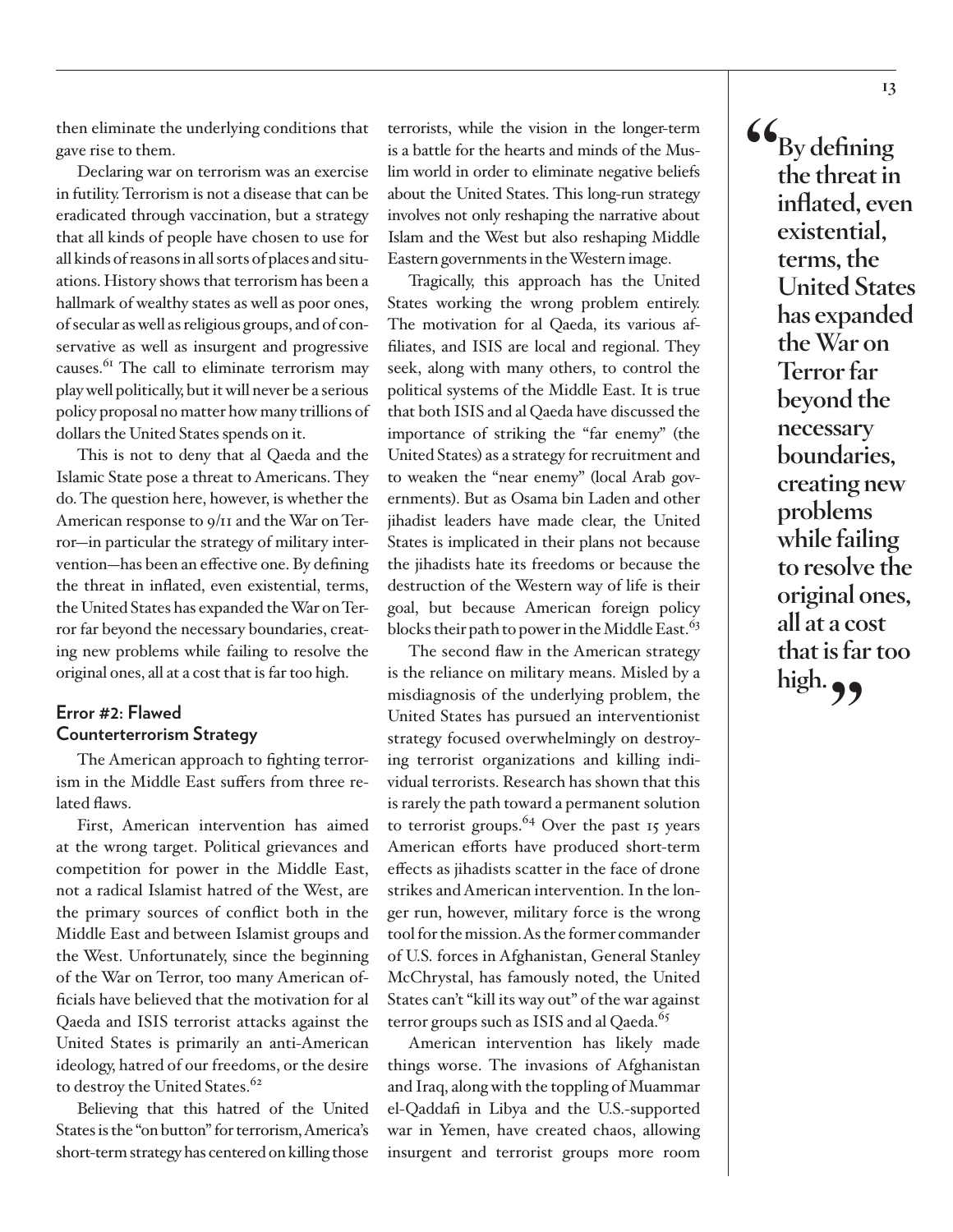**"Although it might benefit the United States if Middle Eastern countries evolved into Western-style democracies, there is no evidence that the United States itself can play a determining role in making it happen, especially via military inter**vention. **99** 

to operate. Drone strikes, targeted killings, and the enduring American presence in these places have also generated more anger and resentment toward the United States, boosting jihadist propaganda and recruiting efforts.<sup>[66](#page-24-1)</sup> Nor is the resentment limited to the jihadists themselves. Public attitudes in many Muslimmajority countries toward the United States cratered in the wake of the 2003 invasion of Iraq and have remained dismal since then.<sup>67</sup>

In the absence of continued U.S. intervention, al Qaeda and ISIS would likely have had less motivation to carry out such attacks—at least in the United States. Faisal Shahzad, who attempted to set off a bomb in New York's Times Square in 2010, illustrates the dynamic. In court, Shahzad explained his actions, "I want to plead guilty 100 times because unless the United States pulls out of Afghanistan and Iraq, until they stop drone strikes in Somalia, Pakistan and Yemen and stop attacking Muslim lands, we will attack the United States and be out to get them.["68](#page-24-3) Shahzad's words echo the repeated statements of terror leaders such as Osama bin Laden and Ayman al-Zawahiri.<sup>[69](#page-24-4)</sup> In various strategy documents they highlight the centrality of America (and Israel) to their recruiting success.

The U.S. government seems to understand this, at least in theory. As early as 2004, a Defense Science Board report noted that "American actions and the flow of events have elevated the authority of the Jihadi insurgents and tended to ratify their legitimacy among Muslims, identifying both U.S. support of Israel and the American occupation of Iraq as examples.["70](#page-24-5) A 2006 National Intelligence Estimate concluded "the American invasion and occupation of Iraq . . . helped spawn a new generation of Islamic radicalism."[71](#page-24-6) A 2011 study of terrorist plots against the United States between 2001 and 2010 by the Los Angeles division of the Federal Bureau of Investigation (FBI) found the same: "Two central themes galvanized actors: anti-U.S. sentiment based on a perception that the United States was at war with Islam, and the belief that violent jihad was the righteous, and in fact, requisite

response."[72](#page-24-7) And finally, a 2012 study by the FBI concluded that the number-one motivation for homegrown terrorist attacks in the United States was radicalization caused by anger at American military intervention against Middle Eastern nations.[73](#page-24-8)

Finally, American leaders also fell prey to the conceit that they could reshape the politics of other nations. Both the Bush and Obama administrations believed that terrorism emerges, in part or whole, from factors such as poverty, deprivation, and an inability to engage in the political process. Although academic research reveals these assumptions to be flawed, the notion that the United States will not be safe from terrorism until the Middle East is stable, prosperous, and democratic has been a motivating principle behind America's longer-term strategy of regime change and nation building[.74](#page-24-9)

Although it might benefit the United States if Middle Eastern countries evolved into Western-style democracies, there is no evidence that the United States itself can play a determining role in making it happen, especially via military intervention. The results to date from Afghanistan and Iraq suggest that not even massive American intervention is enough to ensure permanent, positive change.<sup>[75](#page-24-10)</sup>

The real question is why anyone in the United States believes that it would be possible for Americans to reshape Middle Eastern governments and societies. The U.S. track record of military intervention in civil conflicts is long and tragic. Well before Afghanistan and Iraq, the United States imagined it could impose political solutions on the Philippines, Vietnam, and the Dominican Republic, just to name a few failures. Nor does military victory improve the odds. The results of efforts to impose democracy via military means are dismal.<sup>76</sup> Postwar nation building, especially by outside powers mistrusted (or actively opposed) by local populations, likewise has a poor track record[.77](#page-25-1)

The notion that the United States could topple Saddam Hussein, for example, and then impose a new political system and an effective (and nonsectarian) new military force was a dangerous fantasy. The United States often

**14**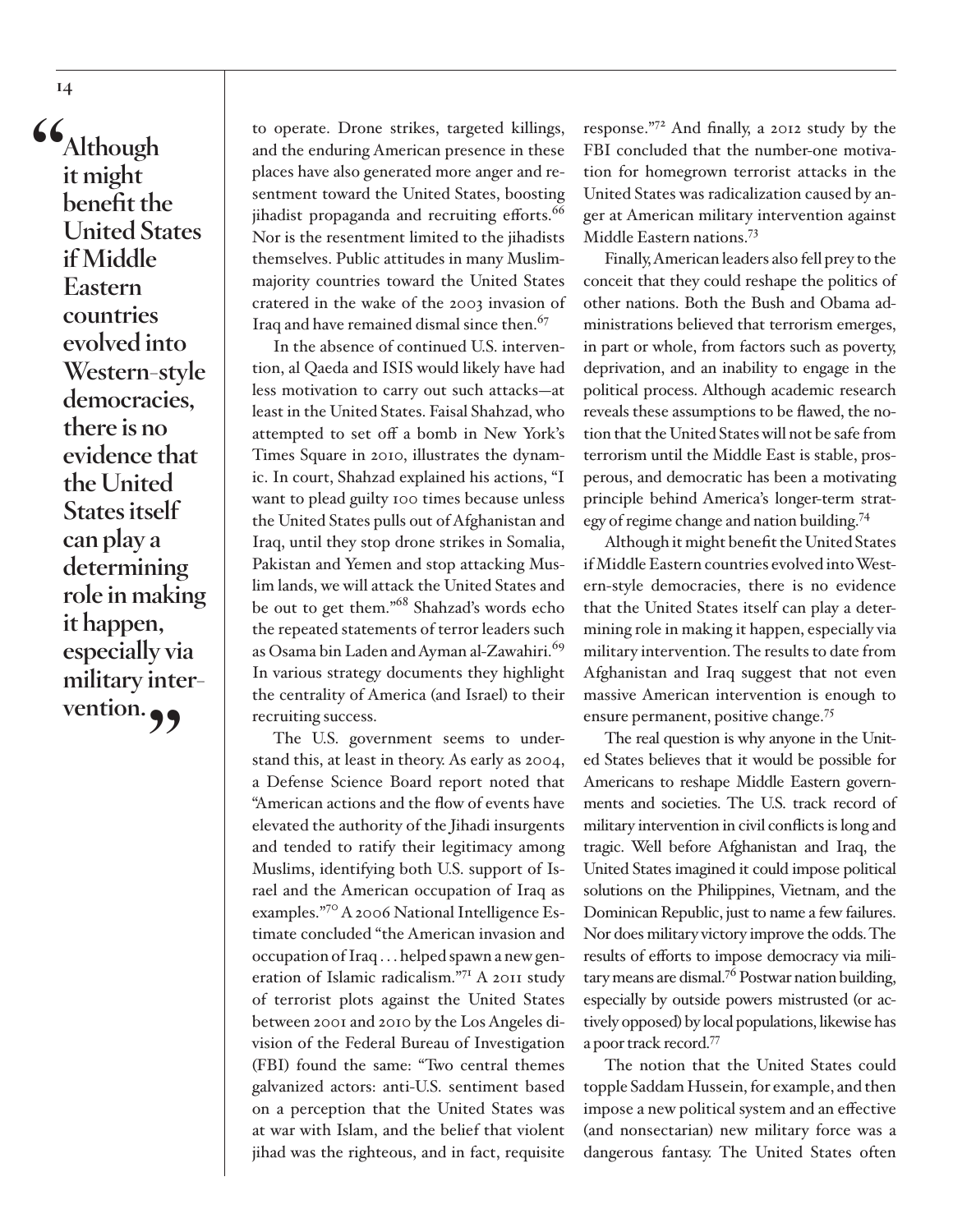fails to achieve desired outcomes in its own domestic matters. It is difficult to see why U.S. officials have imagined they would succeed in achieving sweeping outcomes in another nation's political system.

### STEPPING BACK FROM THE WAR ON TERROR

How should these lessons from the failure of the War on Terror inform President Trump's strategy for confronting ISIS and Islamist-inspired terrorism moving forward?

The United States confronts three basic strategic options for dealing with ISIS, al Qaeda, and future variants of jihadist terrorism. First, the United States can maintain the current course. The goal of such a strategy would be to contain and eventually defeat (or simply outlast) ISIS and other groups by continuing to rely heavily on local partners and without introducing much, if any, additional American firepower into the conflict.

Those who favor the "steady on" approach tend to view terrorism as a moderate-sized threat and believe that the current strategy is slowly but steadily making progress against ISIS. This group generally agrees that major American intervention was counterproductive and believes local forces are the best suited to fight ISIS, but sees an important supporting role for the United States[.78](#page-25-2) Until Trump's election, the weight of establishment opinion on both the right and left appeared to be roughly in line with the strategy followed by the Obama administration, with debate occurring over relatively minor adjustments to the strategy such as humanitarian corridors or no-fly zones.

Second, the United States could choose to step up the fight. The goal of this strategy would be to increase—significantly—the American commitment to the maintenance of security and stability in Afghanistan, Iraq, Syria, and perhaps even Libya and Yemen. By bringing enough firepower and pressure to bear, supporters argue, the United States could destroy the Islamist-inspired terrorism threat, encourage the development of peaceful political systems,

and prevent the reemergence of terrorism.

Despite widespread support for the status quo there is also a substantial minority that favors stepping up the fight against ISIS[.79](#page-25-3) While the president's rhetoric suggests little interest in nation building abroad, both his campaign promises and operating style indicate expanded military efforts in the War on Terror are likely. Those who prefer this option believe that the terrorism threat is large enough to justify a great deal more effort than the United States is currently making. Former National Security Adviser General Michael Flynn, for example, has written that the fight against terrorism is a world war.<sup>[80](#page-25-4)</sup> Like Flynn, most supporters for stepping up the fight believe that the current strategy is ineffective.

The reasons given for the failure so far vary, but many believe that the central problem has been the unwillingness of the United States to commit enough military and political capital. The answer, from this view, is that the United States should do much more in the Middle East and surrounding region, including both bringing additional military pressure to bear and continuing the nation-building efforts in Afghanistan, Iraq, and elsewhere. Members of a bipartisan group, including retired Generals McChrystal and Petraeus, for example, recently called on the United States to make a "generational commitment" to Afghanistan and to invest substantially more in order to ensure security and stability there.<sup>81</sup>

Our analysis, however, clearly illustrates that the United States should rule out both the step-up option and the steady-on option. Neither ISIS nor the broader problem of Islamist-inspired terrorism represents enough of a threat to justify an expansive, aggressive, and costly series of overseas campaigns. Even under Obama, the "light footprint" approach continued to put thousands of Americans at risk carrying out nation building and terrorist killing missions that produce more problems than they solve, all at enormous financial cost.

Instead, the United States should take a step back from the fight. Though we do not attempt here to consider all of the potential **"Neither ISIS nor the broader problem of Islamistinspired terrorism represents enough of a threat to justify an expansive, aggressive, and costly series of overseas**  campaigns.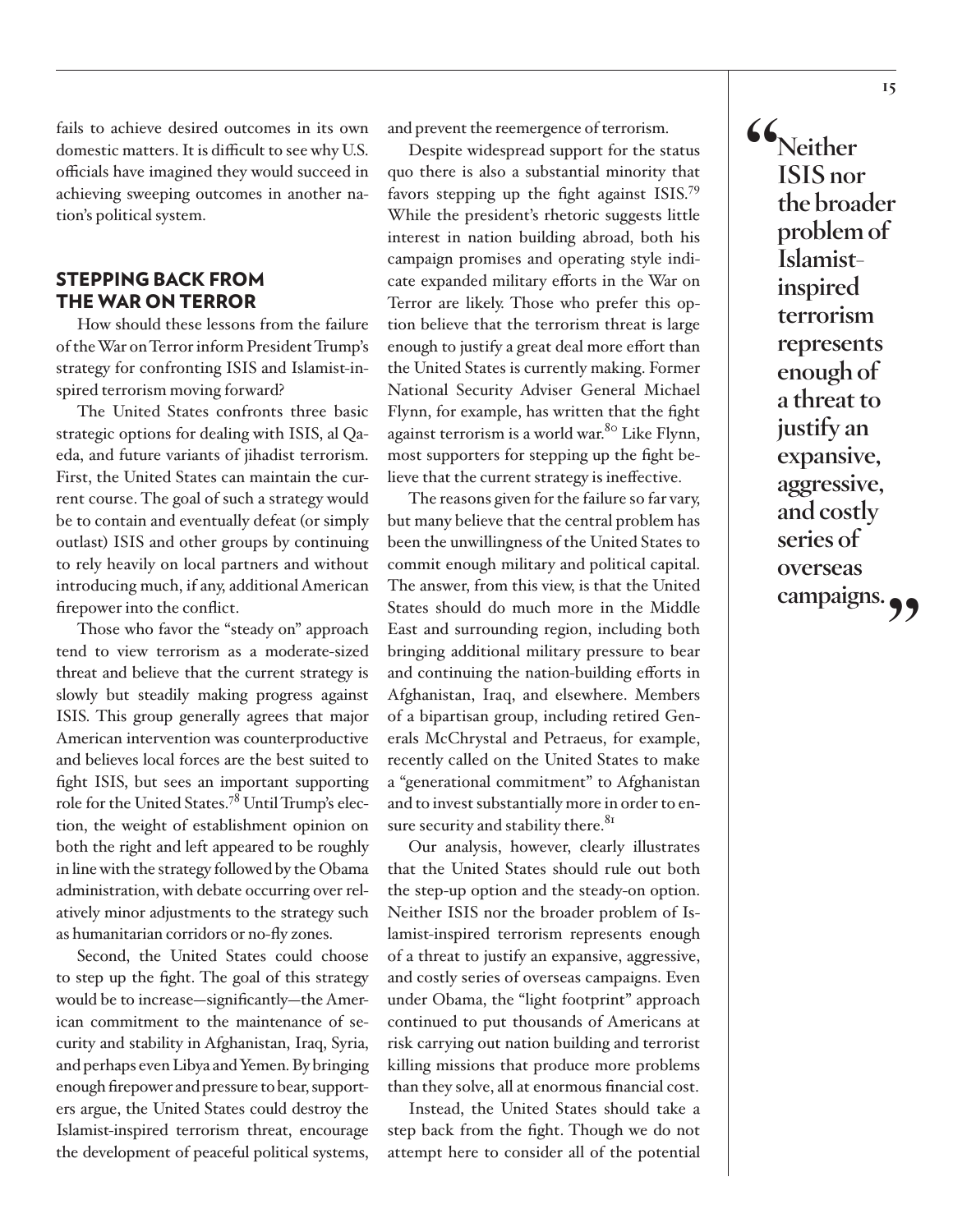**"The United States cannot rid the world of all terrorist organizations, eliminate the conditions that give rise to terrorism, nor can it prevent small groups from finding safe**  havens.<sub>?</sub>

strategies or tactics, we argue that the right general direction for the United States is to reduce the level of military intervention, suspend efforts at nation building, and end direct efforts to dictate political outcomes in the Middle East. This approach would seek to reduce the incentive for anti-American terrorism by disengaging from what are primarily civil wars in the Middle East.

Although the eventual details will depend on many factors, the Trump administration should embrace four main recommendations as it rethinks U.S. strategy:

# **1. Redefine the Objectives of the Fight against Terrorism to Align with the Limited Nature of the Threat**

In recognition that terrorism is a far more limited threat than U.S. officials have generally acknowledged, the first thing policymakers should do is right-size the goals of American counterterrorism strategy. Specifically, the United States must abandon the goal of destroying al Qaeda, its various affiliates, and ISIS, and the fantasy of eradicating the causes of terrorism. In addition, the United States should scale back its efforts to deny sanctuary to terrorist organizations, which have proven similarly hapless. The United States cannot rid the world of all terrorist organizations, eliminate the conditions that give rise to terrorism, nor can it prevent small groups from finding safe havens. As the past 15 years have made clear, the United States does not need to do any of these things to maintain a high level of security. Homeland security efforts may or may not have been necessary to prevent many attacks at home, but unlike foreign intervention, they did not make things worse.

Instead of seeking victory in a War on Terror, the United States should work to manage the threat of terrorism, narrowing its counterterrorism strategy to focus primarily on the defense of the homeland. Intelligence services should continue to monitor global networks to track possible threats from terrorist organizations abroad but, since 2001, those threats have come overwhelmingly in the form of individuals

who already live in the United States and are not members of al Qaeda or ISIS. In contrast to fighting a war on terrorism, the strategic management of terrorist threats requires recognizing that some amount of anti-American terrorism is inevitable. Although this is unpleasant to acknowledge, it is a necessary starting point for an effective strategy.

### **2. End Direct Military Intervention and Nation Building in the Greater Middle East**

The narrower goal of homeland defense does not require the United States to pursue the complete destruction of foreign terrorist organizations, the assassination of individual terrorist leaders, or the prevention of negative political and military outcomes in the Middle East or North Africa. Thus, the United States should withdraw its troops from Afghanistan, Iraq, Syria, and other nations. It should also end the drone campaigns carried out as part of the War on Terror throughout the region. Although there may be situations in the future that warrant direct military intervention against a terrorist organization, military strikes should not be a regular part of U.S. counterterrorism strategy.

Likewise, the United States should cease coercive efforts to promote democracy and nation build in the Middle East. The military intervention and subsequent occupation and intrusive political pressure required for such efforts have created chaos and resentment and fueled additional terrorism, as events in Afghanistan, Iraq, Libya, Syria, and Yemen attest. And despite 15 years and an enormous investment of money and lives, U.S. efforts in Afghanistan and Iraq have produced little progress toward long-term peace and stability. There is little evidence that another 15 years will produce anything different.

Advocates of intervention on both the left and the right will complain that such a withdrawal carries too much risk. It is certainly true that an American withdrawal will put added pressure on local actors to confront

**16**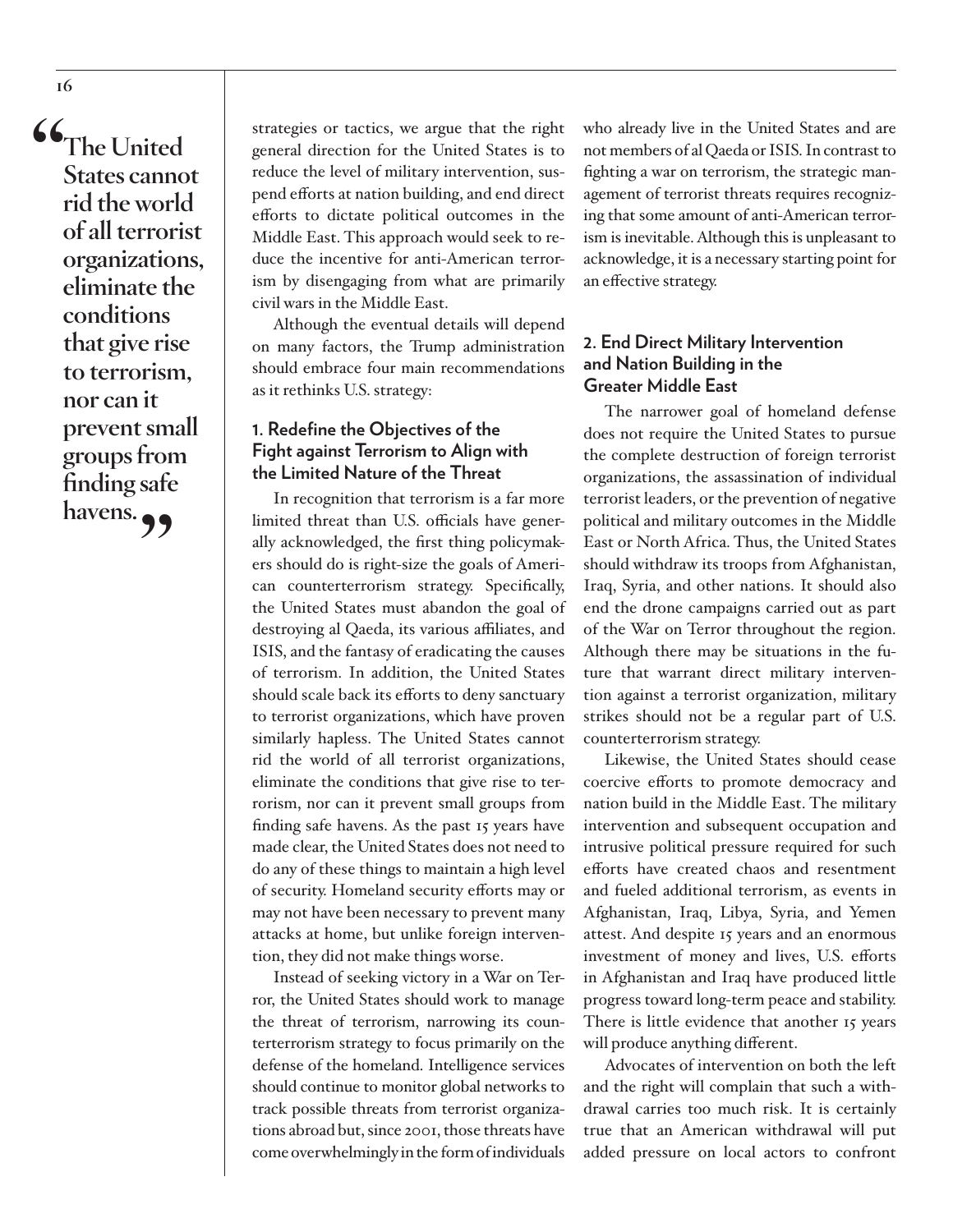jihadist organizations. In the short run, especially, this may allow ISIS and various al Qaeda franchises the ability to function more freely. In the case of Afghanistan, it may even pave the way for the Taliban to retake nominal control of the country if the current government cannot secure its own territory.

These objections ring hollow, however, in light of the American experience since 9/11. A decade and a half's worth of evidence shows that the interventionist camp's confidence in the effectiveness of military intervention is misplaced. Fifteen years of significant efforts have failed to stabilize the region or diminish the jihadist enterprise. Instead, the visible and militarized presence of the United States has helped feed the growth of terrorism and anti-American sentiment throughout the Middle East. Pulling U.S. troops out of the region, ending drone strikes, and withdrawing from the direct fight against ISIS will not only reduce casualties that stem from the military campaign, but may further reduce the likelihood of future terrorist attacks against the United States.

# **3. Support Regional Partners to Take the Lead in Confronting Terrorism through Indirect and Multilateral Channels**

Terrorism is not a big enough threat to warrant direct American military intervention. The United States should make it clear to its Middle Eastern partners that, although the United States opposes ISIS and supports the development of open societies in the Middle East, the tasks of dealing with terrorism and governance are regional responsibilities.

What support the United States does provide, however, should be indirect and, whenever possible, should be provided through the United Nations or other multilateral institutions in order to defuse the "West versus Islam" narrative that the War on Terror has unfortunately reinforced. The fewer obvious signs of Western presence in the Middle East there are, the clearer it will be that the clash is not between the West and Islam, but between factions fighting for control of the Middle East.<sup>82</sup>

## **4. Return to an Emphasis on the Intelligence and Law Enforcement Paradigm for Dealing with Terrorism**

Fighting wars is a job for the Pentagon and the military services. Fighting terrorism, on the other hand, has historically been a job for the intelligence services and law enforcement agencies. $83$  American military operations in the Middle East have done little to reduce the incidence of Islamist-inspired lone-wolf terrorism here in the United States and have likely led to a higher incidence of such attacks. Instead, the United States should focus on the difficult work of assessing emerging threats and interrupting them in the planning cycle through intelligence and police work, not military intervention.

#### **CONCLUSION**

America has a successful track record regarding homeland security. Although critics have rightly pointed out gaps and inefficiencies, there have been very few successful terrorist attacks in the United States since 2001. Even fewer attacks have caused casualties and, in all cases, the perpetrators have been killed or arrested in short order. Homeland security can never promise perfect security, and acknowledging this is difficult, especially politically. But it is clear that adopting aggressive military strategies that falsely promise zero risk have failed. It is time to turn the page in the War on Terror.

By adopting a more modest goal of managing the terror risk, the United States can reduce the likelihood of future attacks through continued homeland security efforts that rely on law enforcement and intelligence agencies. By embracing a less militaristic and less interventionist approach, the United States can avoid repeating the dangerous and very costly mistakes of the past 15 years.

**"The United States should focus on the difficult work of assessing emerging threats and interrupting them in the planning cycle through intelligence and police work, not military inter**vention.<sub>?</sub>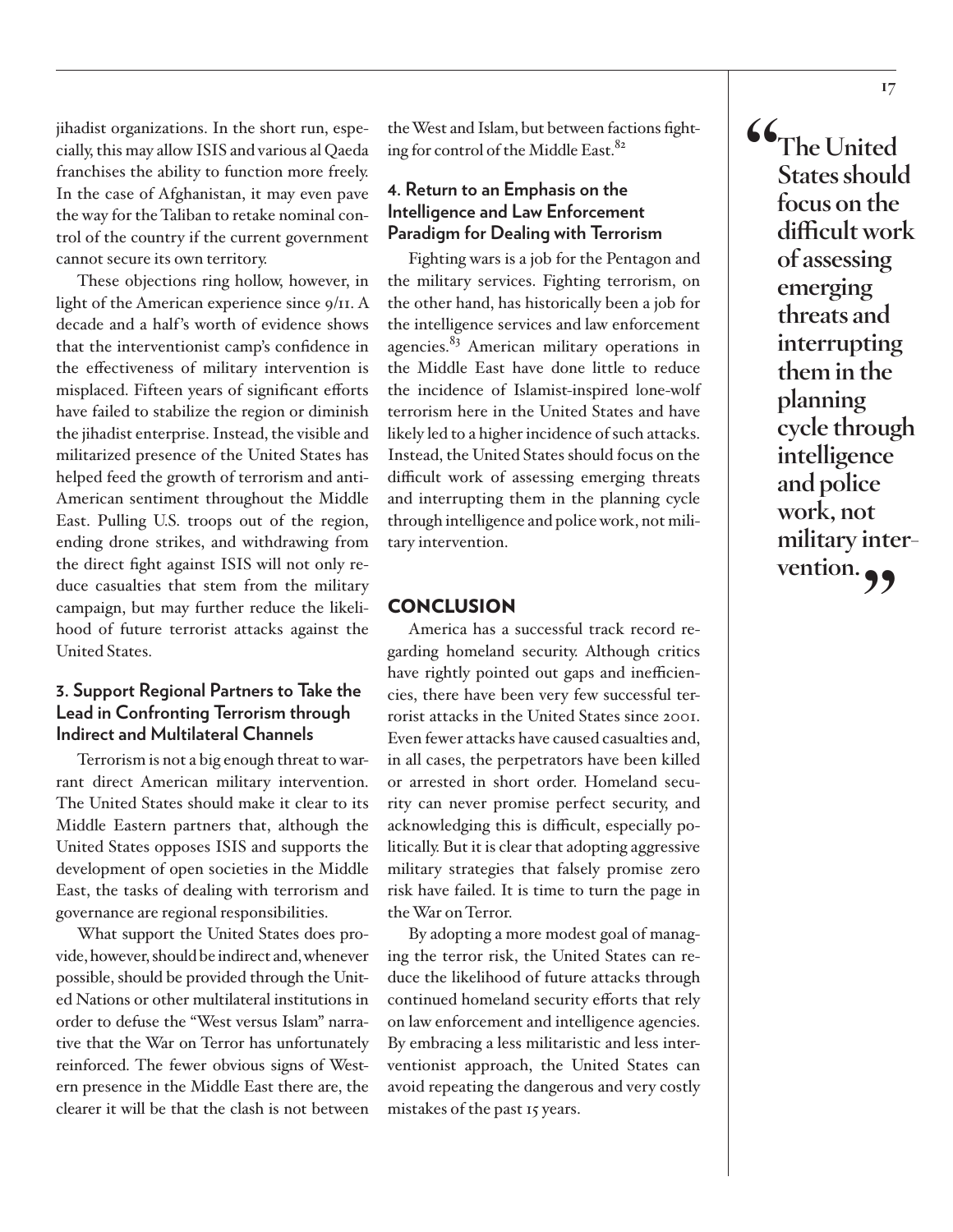### APPENDIX 1. REGRESSION ANALYSIS

To investigate the impact of U.S. military intervention we created regression models to examine the significance, if any, of U.S. military actions in the War on Terror while controlling for other variables often used in the study of terrorism, such as a state's GDP per capita, economic growth rate, social fractionalization, polity, and education levels. The discussion below provides additional detail on two statistical analyses of the relationship between United States intervention and levels of terrorism around the world.

In the Core Model of our first analysis (see Figure A1), the dependent variable is the number of terror attacks worldwide. The explanatory variables are the money spent by the U.S. government each year in the War on Terror (in billions of dollars) and the number of U.S. troops deployed to fight the War on Terror each year (in thousands). Money spent was lagged by one year to compare the money spent in time period *t* with the number of terror attacks in time period *t* + 1. For Model 2, money spent was lagged by two years. In Model 3, neither variable was lagged. Money spent was lagged in the core and second model because spending money is estimated to have a delayed impact. By lagging the variable, the model was able to take into account the time needed for money to work its way through the system and produce an effect. Boots on the ground were thought to have a more immediate impact, so that variable was not lagged.

In all three runs (i.e., Core, Model 2, and Model 3), both variables were statistically significant following common practice in political science and public policy research. Statistical significance refers to the likelihood that a relationship exists between an independent variable and the dependent variable. In this case, the model is estimating the relationship between U.S. efforts (boots on the ground and money spent) and the number of terror attacks worldwide (i.e., the dependent variable). The asterisks above indicate a reader can be 95 or 99 percent confident that each variable is related to the number of terror attacks worldwide. Conversely, that means there is a 1 or 5 percent chance that there is actually no relationship between the respective independent variables and the dependent variable.

The results indicate that the core model explains 68 percent of the variation in the number of worldwide terror attacks, Model 2 explains 80 percent, and Model 3 explains 39 percent. In the aggregate, spending more

#### **Figure A1**

|  |  |  |  |  |  |  |  | U.S. War on Terror and Level of Terror Attacks |
|--|--|--|--|--|--|--|--|------------------------------------------------|
|--|--|--|--|--|--|--|--|------------------------------------------------|

|                         | <b>Core Model</b>       | Model 2                 | Model 3                |
|-------------------------|-------------------------|-------------------------|------------------------|
| U.S. efforts            |                         |                         |                        |
| Boots on the ground     | $-46.14$<br>$(3.75)$ ** | $-43.45$<br>$(4.10)$ ** | $-64.13$<br>$(2.73)^*$ |
| Money spent             | 65.47<br>$(4.99)$ **    | 45.15<br>$(4.59)$ **    | 92.28<br>$(3.09)^*$    |
| Observations            | 12                      | 11                      | 13                     |
| Adjusted R <sub>2</sub> | 0.68                    | 0.80                    | 0.39                   |

Notes:

*Dependent variable: number of* global terror attacks

Coefficients listed, absolute value of *t* statistics in parentheses. Asterisks (\*, \*\*) indicate significance at the 5 percent and 1 percent level, respectively. All regressions include an intercept (not reported).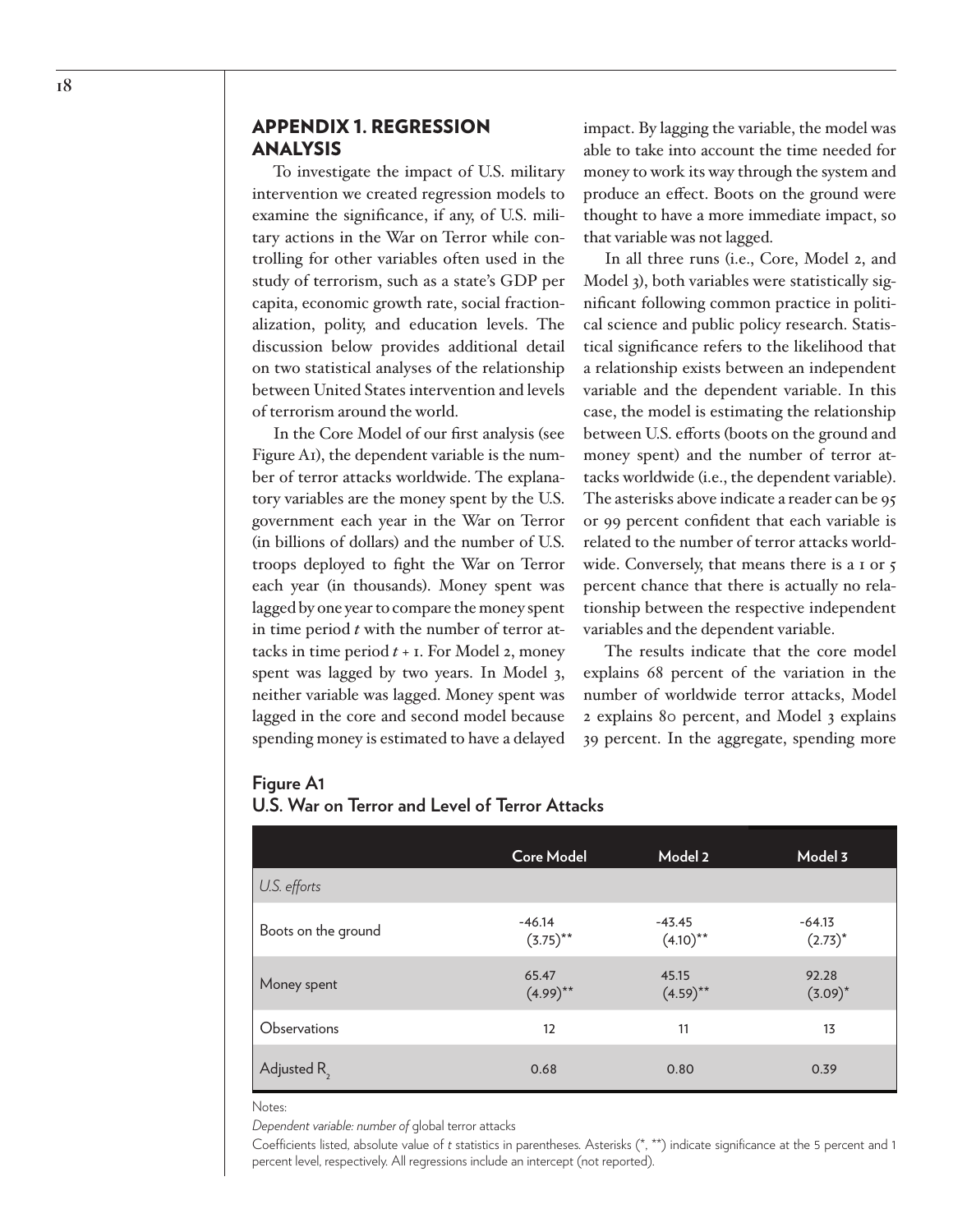# **Figure A2 Causes of Terrorism and U.S. Efforts**

|                                   | Core model            | Number of<br>worldwide attacks | Number of<br><b>Islamist FTOs</b> |
|-----------------------------------|-----------------------|--------------------------------|-----------------------------------|
| Causes of terrorism               |                       |                                |                                   |
| Gross national income             |                       | $-0.01$<br>(0.05)              | $-0.01$<br>(1.39)                 |
| GDP per capita growth             |                       | $-1.38$<br>(0.46)              | $-0.14$<br>$(2.28)^*$             |
| Political/civil rights            | 28.61<br>$(2.30)^*$   | 37.37<br>$(2.35)^*$            | 1.12<br>$(3.46)$ **               |
| Polity                            | 10.39<br>$(3.67)$ **  | 11.44<br>$(3.50)$ **           | 0.38<br>$(5.72)$ **               |
| Fractionalization                 |                       | $-58.66$<br>(1.13)             | $-3.18$<br>$(3.00)$ **            |
| Education                         | 206.42<br>$(2.99)$ ** | 234.86<br>$(2.25)^*$           | 1.782<br>$(2.25)$ **              |
| Islamic majority                  |                       | 10.77<br>(0.33)                |                                   |
| U.S. efforts                      |                       |                                |                                   |
| Number of years of War on Terror  |                       | $-12.77$<br>(0.53)             | 11.03<br>$(22.49)$ **             |
| Invasions of Iraq and Afghanistan | 143.39<br>$(2.89)$ ** | 476.26<br>$(7.07)$ **          | 1.44<br>(1.05)                    |
| Drone strikes                     | 395.58<br>$(9.23)$ ** | 290.26<br>$(5.41)$ **          | 0.81<br>(0.74)                    |
| Trauma                            |                       |                                |                                   |
| Terror                            | 42.06<br>$(3.36)$ **  | 35.49<br>$(2.17)^*$            | $-0.28$<br>(0.85)                 |
| Peace                             |                       | $-2.75$<br>(1.16)              | 0.10<br>$(2.00)^*$                |
| Observations                      | 425                   | 366                            | 366                               |
| Adjusted R <sub>2</sub>           | 0.43                  | 0.53                           | 0.65                              |

Note: Coefficients listed, absolute value of *t* statistics in parentheses. Asterisks (\*, \*\*) indicate significance at the 5 percent and 1 percent level, respectively. All regressions include an intercept (not reported).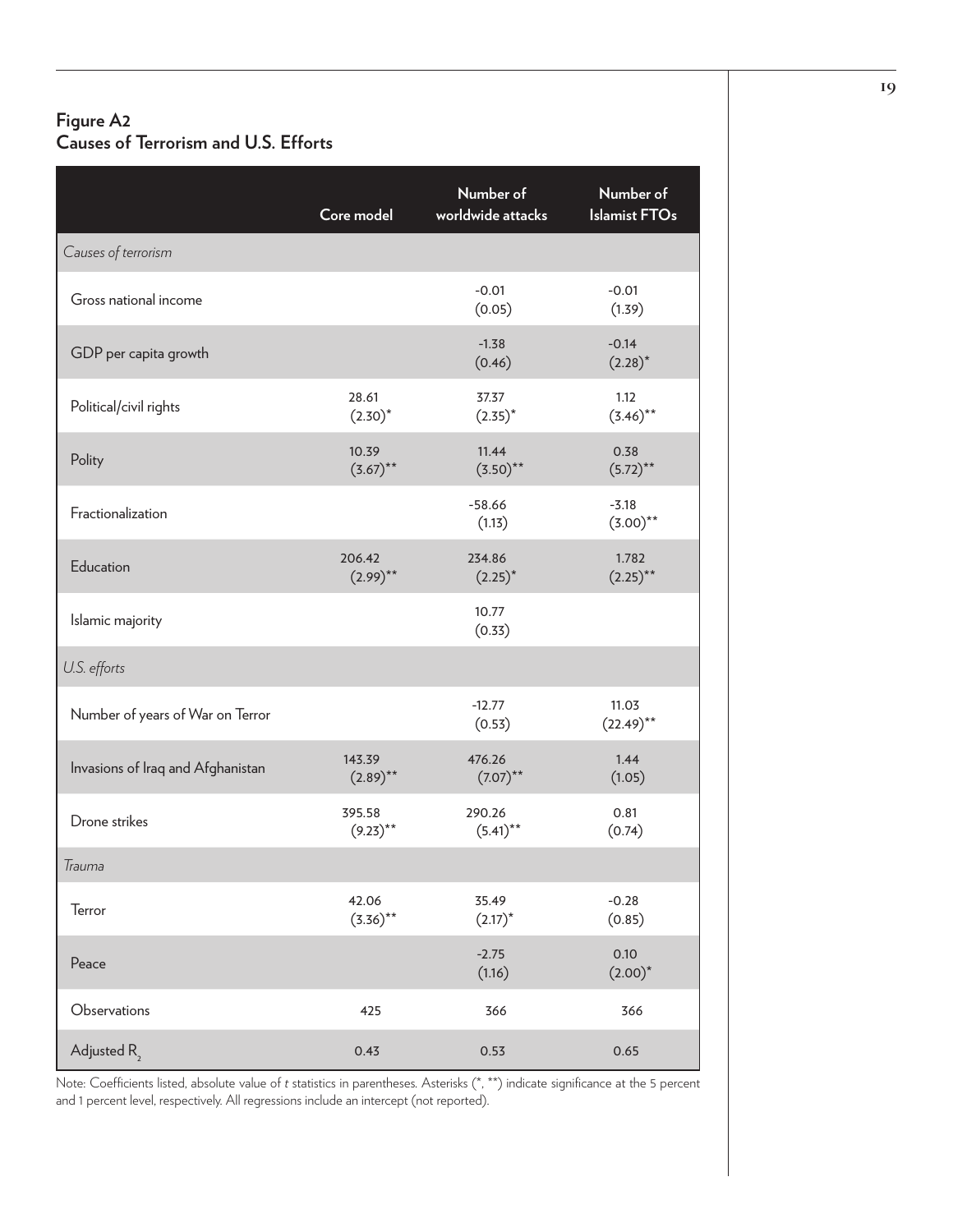money and sending more military personnel has been associated with an increase in the number of terror attacks.

In order to control for other factors that scholars believe may be related to terrorism, our second analysis involved an expanded set of variables (see Figure A2). The explanatory variables are listed in the first column. The dependent variable is the number of terror attacks worldwide for the core and second model. For the final model, "Number of Islamist FTOs," the dependent variable is the number of Islamist foreign terrorist organizations as identified by the Department of State.

To achieve the core model, the model was run with all 12 variables, the most insignificant variable was deleted, and then the model was run again. This process was repeated until all remaining independent variables were statistically significant. Unexpectedly, the results indicate that regime type and education are positively related to the number of terror attacks, all else being equal. This suggests that, as either the population receives more education or the country transitions away from autocracy, the number of terror attacks will increase. Additionally, the results indicate that if the United States invaded a country or conducted drone/ air strikes in a country, the number of terror attacks dramatically increased in those countries. Being invaded by the United States is associated with an increase of 143 terror attacks per year, while having drone/air strikes carried out by the United States in your country is associated with an increase of 395 terror attacks per year. The results indicate that the six variables in the core model explain 43 percent of the variation in the number of terror attacks. It is important to note that the political/civil rights variable is scored by Freedom House such that an increasing score is a sign of worsening political/civil rights. Therefore, the positive relationship observed in the model between political/ civil rights and terrorism suggests that worsening rights are associated with an increase in terrorism (as would be expected).

The second model reflects all 12 variables. The results are largely similar to the core

model. The results indicate that the 12 variables in the model explain 53 percent of the variation in the number of terror attacks.

In the final model, the dependent variable was changed. Instead of examining the number of terror attacks worldwide, the dependent variable is now the number of Islamist-inspired foreign terrorist organizations as identified by the U.S. Department of State. Eleven of the 12 independent variables are included. Of note, the number of years in the War on Terror is related to an increase in the number of Islamistinspired foreign terrorist organization. Additionally, education and polity continue to be significant and in the unexpected direction. The results suggest that, as either of those two areas improves, the number of Islamist-inspired terror groups increases, too. The results indicate that the 11 variables in the model explain 65 percent of the variation in the number of Islamist-inspired FTOs over time.

#### **NOTES**

The authors thank Captain Maxwell Pappas, U.S. Army, for his valuable research and insights as the project took shape.

<span id="page-19-0"></span>1. "Trump: I'm Going to Bomb ISIS," YouTube video, November 13, 2015, [https://www.youtube.](https://www.youtube.com/watch?v=6_35yJpVyAA) [com/watch?v=6\\_35yJpVyAA.](https://www.youtube.com/watch?v=6_35yJpVyAA)

<span id="page-19-1"></span>2. "Full Text: Donald Trump's Speech on Fighting Terrorism," August 15, 2016, http://www.politico. com/story/2016/08/donald-trump-terrorismspeech-227025.

<span id="page-19-2"></span>3. Ibid.

<span id="page-19-3"></span>4. Neta Crawford, "U.S. Budgetary Costs of Wars through 2016: \$4.79 Trillion and Counting," Brown University, September 2016.

<span id="page-19-4"></span>5. John Mueller and Mark Stewart, "Responsible Counterterrorism Policy," Cato Institute Policy Analysis no. 755, September 10, 2014. Also see Tammy O. Tengs et al., "Five-Hundred Life-Saving Interventions and Their Cost-Effectiveness,"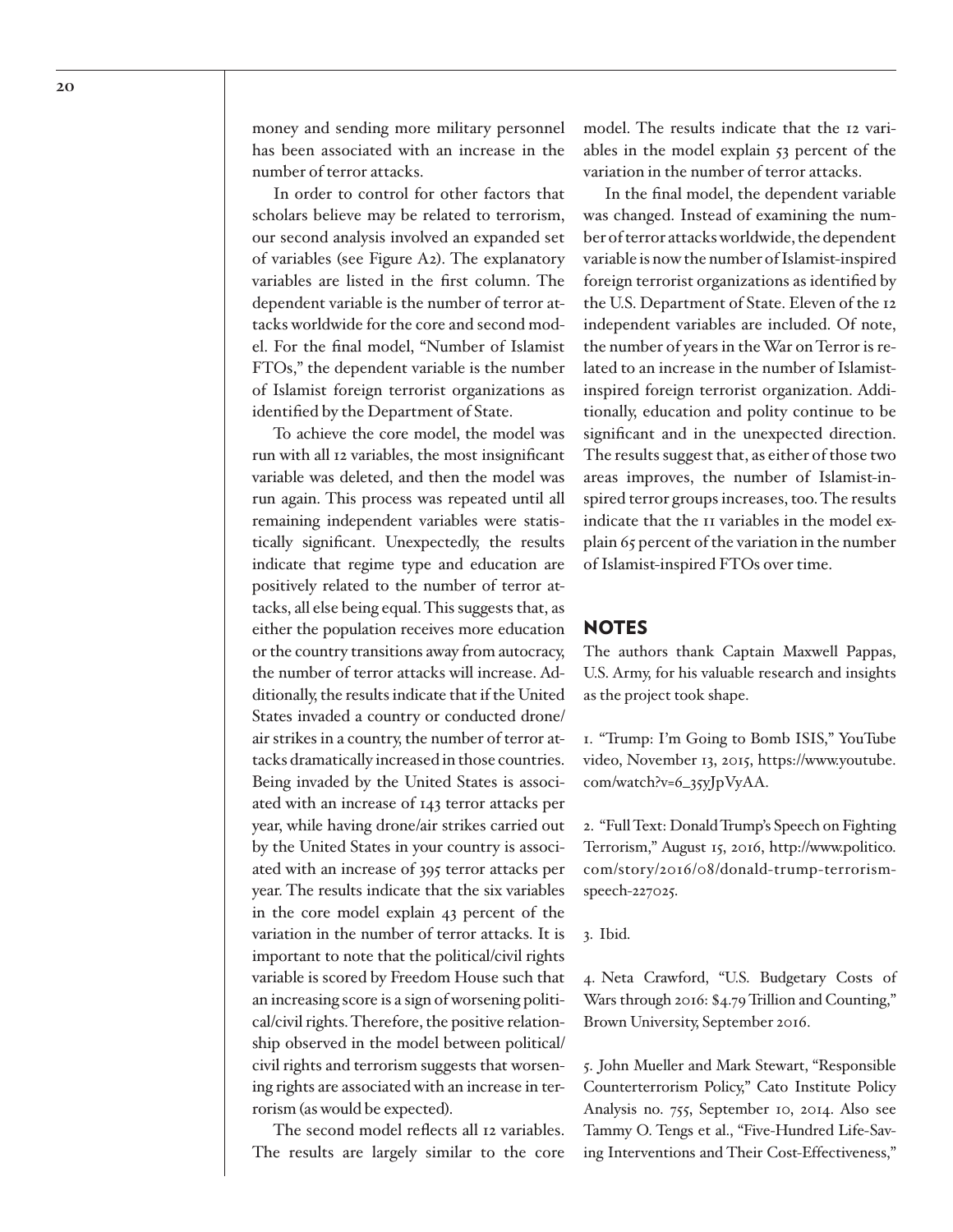*Risk Analysis* 15, no. 3 (1995): 369–90. The authors studied 587 life-saving interventions in the United States and found that the median cost of saving a life was roughly \$3.4 million, or about the cost of two Tomahawk cruise missiles. From a more global perspective, a mere \$2 billion of the annual War on Terror funding could save the lives of all 600,000 people who die from Malaria each year. See Chris Weller, "The World's Best Charity Can Save a Life for \$3,337.06," *Business Insider*, July 29, 2015, [http://www.businessinsider.com/the-worlds](http://www.businessinsider.com/the-worlds-best-charity-can-save-a-life-for-333706-and-thats-a-steal-2015-7/)[best-charity-can-save-a-life-for-333706 -and](http://www.businessinsider.com/the-worlds-best-charity-can-save-a-life-for-333706-and-thats-a-steal-2015-7/)[thats-a-steal-2015-7/.](http://www.businessinsider.com/the-worlds-best-charity-can-save-a-life-for-333706-and-thats-a-steal-2015-7/)

<span id="page-20-0"></span>6. Bradford Ian Stapleton, "The Problem with the Light Footprint: Shifting Tactics in Lieu of Strategy," Cato Institute Policy Analysis no. 792, June 7, 2016.

<span id="page-20-1"></span>7. Others making some form of this argument include Barry Posen, *Restraint: A New Foundation for U.S. Grand Strategy* (Ithaca, NY: Cornell University Press, 2015); Andrew Bacewich, *America's War for the Greater Middle East: A Military History* (New York: Random House, 2016); Graham T. Allison, "Deterring ISIS," *The National Interest*, September/October 2016, pp. 5–10; and Michael Mandelbaum, *Mission Failure: America and the World in the Post–Cold War Era* (New York: Oxford University Press, 2016).

<span id="page-20-2"></span>8. Although domestic policies and legislation such as the Patriot Act and the creation of the Department of Homeland Security have certainly played a significant role in the response to terrorism, we focus here on the critical lessons for the fight against Islamist-inspired terrorism that stem from what the United States has done outside the homeland. Our analysis therefore focuses on those efforts and leaves the assessment of domestic counterterrorism policies to others. See, for example, John Mueller and Mark G. Stewart, *Terror, Security, and Money: Balancing the Benefits, Risks, and Costs of Homeland Security* (New York: Oxford University Press, 2011); and John Mueller and Mark G. Stewart, *Chasing Ghosts: The Policing of Terrorism* (New York: Oxford University Press, 2016).

<span id="page-20-3"></span>9. White House, "National Strategy for Combating Terrorism," (2003), p. 11; and White House, "National Strategy for Counterterrorism," (2011), p. 9.

<span id="page-20-4"></span>10. White House, "National Strategy for Coun $t$ erterrorism," (2011), pp. 15–28.

<span id="page-20-5"></span>11. See, for example, President Bush's speech at the International Conference on Financing for Development, March 22, 2002, [http://www.un.org/](http://www.un.org/ffd/statements/usaE.htm) [ffd/statements/usaE.htm;](http://www.un.org/ffd/statements/usaE.htm) his speech before the National Endowment for Democracy on October 6, 2005, [https://georgewbush-whitehouse.](https://georgewbush-whitehouse.archives.gov/news/releases/2005/10/20051006-3.html) [archives.gov/news/releases/2005/10/20051006-3.](https://georgewbush-whitehouse.archives.gov/news/releases/2005/10/20051006-3.html) [html;](https://georgewbush-whitehouse.archives.gov/news/releases/2005/10/20051006-3.html) and President Obama's National Strategy for Counterterrorism, June 2011, [https://www.](https://www.hsdl.org/?view&did=487985) [hsdl.org/?view&did=487985](https://www.hsdl.org/?view&did=487985).

<span id="page-20-6"></span>12. Joint Staff, "Joint Publication 3-0: Joint Operations" (2011), p. GL-13.

<span id="page-20-7"></span>13. White House, "The National Security Strategy of the United States" (2002), pp. 6, 15.

<span id="page-20-8"></span>14. Bob Woodward, *Bush at War* (New York: Simon & Schuster, 2003), pp. 19–20. On the administration's new attitude toward dealing with potential threats more generally, see Ron Suskind, *The One Percent Doctrine: Deep Inside America's Pursuit of Its Enemies Since 9/11* (New York: Simon & Schuster, 2006).

<span id="page-20-9"></span>15. George W. Bush, "Remarks at the American Legion National Convention in Reno, Nevada," August 28, 2007, [http://www.presidency.ucsb.edu/](http://www.presidency.ucsb.edu/ws/index.php?pid=75688) [ws/index.php?pid=75688.](http://www.presidency.ucsb.edu/ws/index.php?pid=75688)

<span id="page-20-10"></span>16. "Talking Points for Rumsfeld-Franks Meeting," November 27, 2001, National Security Archive, George Washington University, [http://nsarchive.](http://nsarchive.gwu.edu/NSAEBB/NSAEBB326/index.htm) [gwu.edu/NSAEBB/NSAEBB326/index.htm](http://nsarchive.gwu.edu/NSAEBB/NSAEBB326/index.htm); Lee Hamilton and Justine A. Rosenthal, eds., *State of the Struggle: Report on the Battle against Global Terrorism* (Washington: Council on Global Terrorism, 2006), p. 42; "President Bush's Speech on the War on Terrorism," United States Naval Academy, November 30, 2005, [http://www.washingtonpost.com/wp-dyn/](http://www.washingtonpost.com/wp-dyn/content/article/2005/11/30/AR2005113000667.html)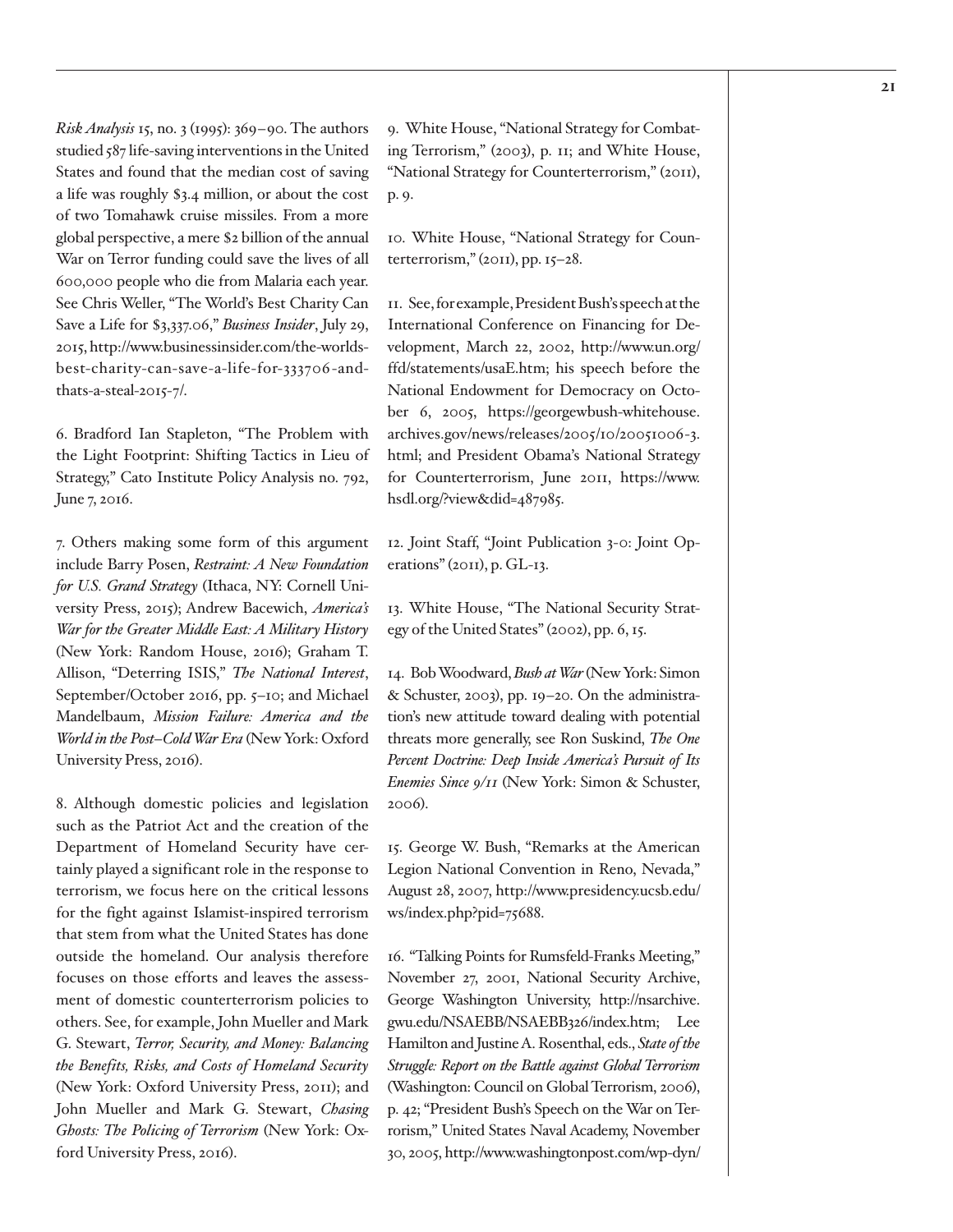[content/article/2005/11/30/AR2005113000667.](http://www.washingtonpost.com/wp-dyn/content/article/2005/11/30/AR2005113000667.html) [html](http://www.washingtonpost.com/wp-dyn/content/article/2005/11/30/AR2005113000667.html).

<span id="page-21-0"></span>17. Helene Cooper, "U.S. Conducts Airstrikes against ISIS in Libya," *New York Times*, August 1, 2016; and "How the U.S. Became More Involved in the War in Yemen," *New York Times*, October 15, 2016, [http://www.nytimes.com/interactive/](http://www.nytimes.com/interactive/2016/10/14/world/middleeast/yemen-saudi-arabia-us-airstrikes.html) [2016/10/14/world/middleeast/yemen-saudi-ara](http://www.nytimes.com/interactive/2016/10/14/world/middleeast/yemen-saudi-arabia-us-airstrikes.html)  [bia-us-airstrikes.html.](http://www.nytimes.com/interactive/2016/10/14/world/middleeast/yemen-saudi-arabia-us-airstrikes.html)

<span id="page-21-1"></span>18. Micah Zenko, *Reforming U.S. Drone Strike Policies* (New York: Council on Foreign Relations, 2013), p. 8, [http://www.cfr.org/wars-and-warfare/](http://www.cfr.org/wars-and-warfare/reforming-us-drone-strike-policies/p29736) [reforming-us-drone-strike-policies/p29736.](http://www.cfr.org/wars-and-warfare/reforming-us-drone-strike-policies/p29736)

<span id="page-21-2"></span>19. White House, "National Security Strategy" (February 2015), p. 10.

<span id="page-21-3"></span>20. Bob Woodward, *Plan of Attack: The Definitive Account of the Decision to Invade Iraq* (New York: Simon & Schuster, 2004), p. 88.

<span id="page-21-4"></span>21. Raphael Perl, "Combating Terrorism: The Challenge of Measuring Effectiveness," Congressional Research Service, November 23, 2005, p. 4.

<span id="page-21-5"></span>22. Hamilton and Rosenthal, *State of the Struggle*, p. 83.

<span id="page-21-6"></span>23. White House, "National Strategy for Combating Terrorism" (2003), p. 22; White House, "National Security Strategy of the United States" (2006), p. 1; White House, "National Strategy for Combating Terrorism" (2006), pp. 9, 11, <https://fas.org/irp/threat/nsct2006.pdf>; and White House, "National Strategy for Counterterrorism" (2011), p. 8, [https://www.whitehouse.gov/sites/](https://www.whitehouse.gov/sites/default/files/counterterrorism_strategy.pdf) [default/files/counterterrorism\\_strategy.pdf](https://www.whitehouse.gov/sites/default/files/counterterrorism_strategy.pdf). See also Jonathan Monten, "The Roots of the Bush Doctrine: Power, Nationalism, and Democracy Promotion in U.S. Strategy," *International Security* 29, no. 4 (Spring 2005): 148–49.

<span id="page-21-7"></span>24. Kenneth Katzman, "Iraq: Politics, Security, and U.S. Policy," Congressional Research Service, June 22, 2015, p. 10.

<span id="page-21-8"></span>25. Kenneth Katzman, "Afghanistan: Post-Taliban Governance, Security and U.S. Policy," Congressional Research Service, 2015, pp. i, 31.

<span id="page-21-9"></span>26. Amy Belasco, "The Cost of Iraq, Afghanistan, and Other Global War on Terror Operations Since 9/11," Congressional Research Service, December 8, 2014, p. 62.

<span id="page-21-10"></span>27. "Much of \$60B from U.S. to Rebuild Iraq Wasted, Special Auditor's Final Report to Congress Shows," CBSnews.com, March 6, 2013, [http://www.cbsnews.com/news/much-of-60b](http://www.cbsnews.com/news/much-of-60b-from-us-to-rebuild-iraq-wasted-special-auditors-final-report-to-congress-shows/)[from-us-to-rebuild-iraq-wasted-special-au](http://www.cbsnews.com/news/much-of-60b-from-us-to-rebuild-iraq-wasted-special-auditors-final-report-to-congress-shows/)[ditors-final-report-to-congress-shows/](http://www.cbsnews.com/news/much-of-60b-from-us-to-rebuild-iraq-wasted-special-auditors-final-report-to-congress-shows/); Elias Groll, "The United States Has Outspent the Marshall Plan to Rebuild Afghanistan," *Foreign Policy*, July 30, 2014, [https://foreignpolicy.](https://foreignpolicy.com/2014/07/30/the-united-states-has-outspent-the-marshall-plan-to-rebuild-afghanistan/) [com/2014/07/30/the-united-states-has-out](https://foreignpolicy.com/2014/07/30/the-united-states-has-outspent-the-marshall-plan-to-rebuild-afghanistan/)[spent-the-marshall-plan-to-rebuild-afghani](https://foreignpolicy.com/2014/07/30/the-united-states-has-outspent-the-marshall-plan-to-rebuild-afghanistan/)[stan/](https://foreignpolicy.com/2014/07/30/the-united-states-has-outspent-the-marshall-plan-to-rebuild-afghanistan/).

<span id="page-21-11"></span>28. Erik W. Goepner, "Measuring the Effectiveness of America's War on Terror," *Parameters* 46, no. 1 (Spring 2016): 107–20.

<span id="page-21-12"></span>29. John Mueller and Mark Stewart, "American Public Opinion Trends since 9/11: Trends and Puzzles," paper presented at International Studies Association, March 2016.

<span id="page-21-13"></span>30. Data are from the National Consortium for the Study of Terrorism and Responses to Terrorism (START), "Global Terrorism Database, 2016," (globalterrorismdb\_0616dist.xlsx), [http://](http://www.start.umd.edu/gtd) [www.start.umd.edu/gtd](http://www.start.umd.edu/gtd).

<span id="page-21-14"></span>31. Ibid.

<span id="page-21-15"></span>32. Data are from Federal Bureau of Investigation, "Crime in the United States, 2015," [https://](https://ucr.fbi.gov/crime-in-the-u.s/2015/crime-in-the-u.s.-2015/tables/table-1) [ucr.fbi.gov/crime-in-the-u.s/2015/crime-in-the](https://ucr.fbi.gov/crime-in-the-u.s/2015/crime-in-the-u.s.-2015/tables/table-1)[u.s.-2015/tables/table-1.](https://ucr.fbi.gov/crime-in-the-u.s/2015/crime-in-the-u.s.-2015/tables/table-1)

<span id="page-21-16"></span>33. National Consortium for the Study of Terrorism and Responses to Terrorism, "Global Terrorism Database"; and FBI, "Crime in the United States, 2015."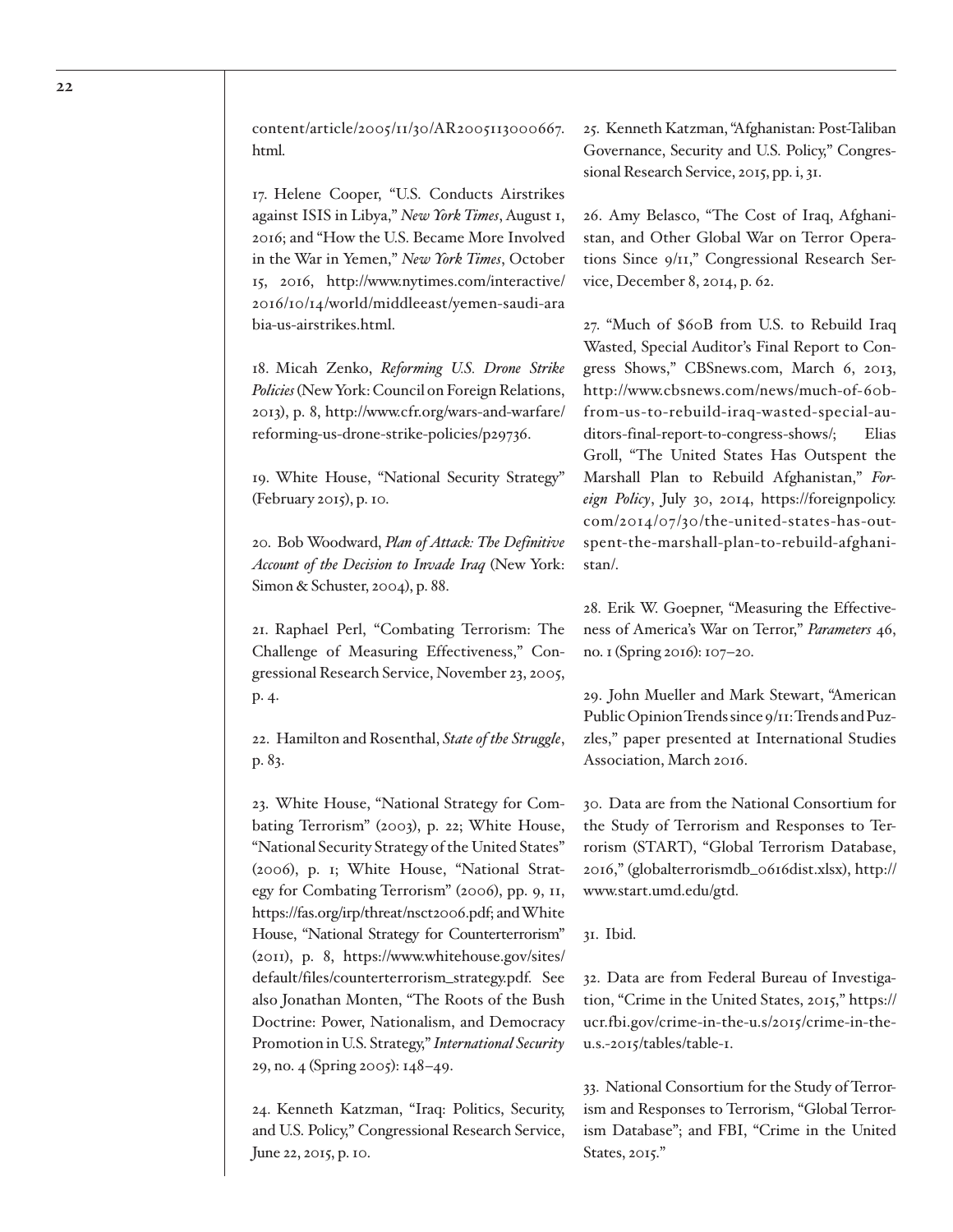<span id="page-22-0"></span>34. Making this argument, for example, is John Mueller, *Overblown: How Politicians and the Terrorism Industry Inflate National Security Threats, and Why We Believe Them* (New York: Simon & Schuster, 2006).

<span id="page-22-1"></span>35. On Osama bin Laden's early calls for U.S. forces to leave the region, see, for example, his 1996 "Declaration of War against the Americans Occupying the Land of the Two Holy Places." An English translation is available from Masaryk University, "Osama bin Laden's Fatwa 1996," [https://](https://is.muni.cz/el/1423/jaro2010/MVZ203/OBL___AQ__%20Fatwa_1996.pdf) [is.muni.cz/el/1423/jaro2010/MVZ203/OBL\\_\\_\\_](https://is.muni.cz/el/1423/jaro2010/MVZ203/OBL___AQ__%20Fatwa_1996.pdf) [AQ\\_\\_%20Fatwa\\_1996.pdf](https://is.muni.cz/el/1423/jaro2010/MVZ203/OBL___AQ__%20Fatwa_1996.pdf).

<span id="page-22-2"></span>36. Steven Brill, "15 Years After 9/11, Is America Any Safer?" *The Atlantic*, September 2016, pp. 1–28; Kevin Strom et al., "Building on Clues: Examining Successes and Failures in Detecting US Terrorist Plots, 1999–2009," Institute for Homeland Security Solutions, 2010; and Erik J. Dahl, "The Plots That Failed: Intelligence Lessons Learned from Unsuccessful Terrorist Attacks against the United States," *Studies in Conflict & Terrorism* 34, no. 8 (2011): 621–48.

<span id="page-22-3"></span>37. David Inserra, "Attack at Ohio State Brings U.S. Terror Plots, Attacks to 93 Since 9/11," *Daily Signal*, Heritage Foundation, November 30, 2016, http://www.dailysignal.com/2016/11/30/attackat-ohio-state-brings-us-terror-plots-attacks-to-93-since-911/. Many observers have argued even the 93 attempts is an inflated measure of the threat. See, for example, Mueller, *Overblown*; and Trevor Aaronson, *The Terror Factory: Inside the FBI's Manufactured War on Terrorism* (New York: Ig Publishing, 2013).

<span id="page-22-4"></span>38. Stephen Flynn, *The Edge of Disaster: Rebuilding a Resilient Nation* (New York: Random House, 2007); Mueller and Stewart, *Terror, Security, and Money*; and Charles Perrow, "The Disaster After 9/11: The Department of Homeland Security and the Intelligence Reorganization," *Homeland Security Affairs* 2, no. 1 (2006): 1–28.

<span id="page-22-5"></span>39. George Tenet and Bill Harlow, *At the Center of the Storm* (New York: Harper Perennial, 2007).

<span id="page-22-6"></span>40. Mueller and Stewart, *Chasing Ghosts*, p. 107.

<span id="page-22-7"></span>41. Ibid., p. 108.

<span id="page-22-8"></span>42. Global Terrorism Database, dataset June 2015.

<span id="page-22-9"></span>43. Ibid.

<span id="page-22-10"></span>44. The largest of these was the Camp Speicher massacre in Tikrit, Iraq, in June 2014, during which the Islamic State executed as many as 1,700 Shia Iraqi Air Force cadets. On the massacre see Omar Al-Jawoshy and Tim Arango, "Iraq Executes Dozens for 2014 Massacre by ISIS," *New York Times*, August 21, 2016. Terrorism data are from the Global Terrorism Database, [https://](https://www.start.umd.edu/gtd) [www.start.umd.edu/gtd](https://www.start.umd.edu/gtd).

<span id="page-22-11"></span>45. BBC News, "Paris Attacks: What Happened on the Night," December 9, 2015, [http://www.bbc.](http://www.bbc.com/news/world-europe-34818994) [com/news/world-europe-34818994](http://www.bbc.com/news/world-europe-34818994).

<span id="page-22-12"></span>46. Among those making arguments in this vein, see, for example: Daniel Byman and Jennifer Williams, "ISIS vs. Al Qaeda: Jihadism's Global Civil War," February 24, 2015, [https://www.brookings.](https://www.brookings.edu/articles/isis-vs-al-qaeda-jihadisms-global-civil-war/) [edu/articles/isis-vs-al-qaeda-jihadisms-global](https://www.brookings.edu/articles/isis-vs-al-qaeda-jihadisms-global-civil-war/)[civil-war/;](https://www.brookings.edu/articles/isis-vs-al-qaeda-jihadisms-global-civil-war/) and William McCants, *The ISIS Apocalypse: the History, Strategy, and Doomsday Vision of the Islamic State* (New York: Picador, 2015).

<span id="page-22-13"></span>47. On the growth in the use of terrorism, see Institute for Economics and Peace, "Global Terrorism Index 2016." On the rise of ISIS, see McCants, *The ISIS Apocalypse*.

<span id="page-22-14"></span>48. Council on Foreign Relations, "Al-Qaeda in the Arabian Peninsula," June 19, 2015, [http://](http://www.cfr.org/yemen/al-qaeda-arabian-peninsula-aqap/p9369) [www.cfr.org/yemen/al-qaeda-arabian-peninsula](http://www.cfr.org/yemen/al-qaeda-arabian-peninsula-aqap/p9369)[aqap/p9369.](http://www.cfr.org/yemen/al-qaeda-arabian-peninsula-aqap/p9369)

<span id="page-22-15"></span>49. Data on militant forces are from the Mapping Militant Organizations project at Stanford University, [http://web.stanford.edu/group/mapping](http://web.stanford.edu/group/mappingmilitants/cgi-bin/)[militants/cgi-bin/;](http://web.stanford.edu/group/mappingmilitants/cgi-bin/) and from the United States Department of State, "Country Reports on Terrorism 2015," June 2016.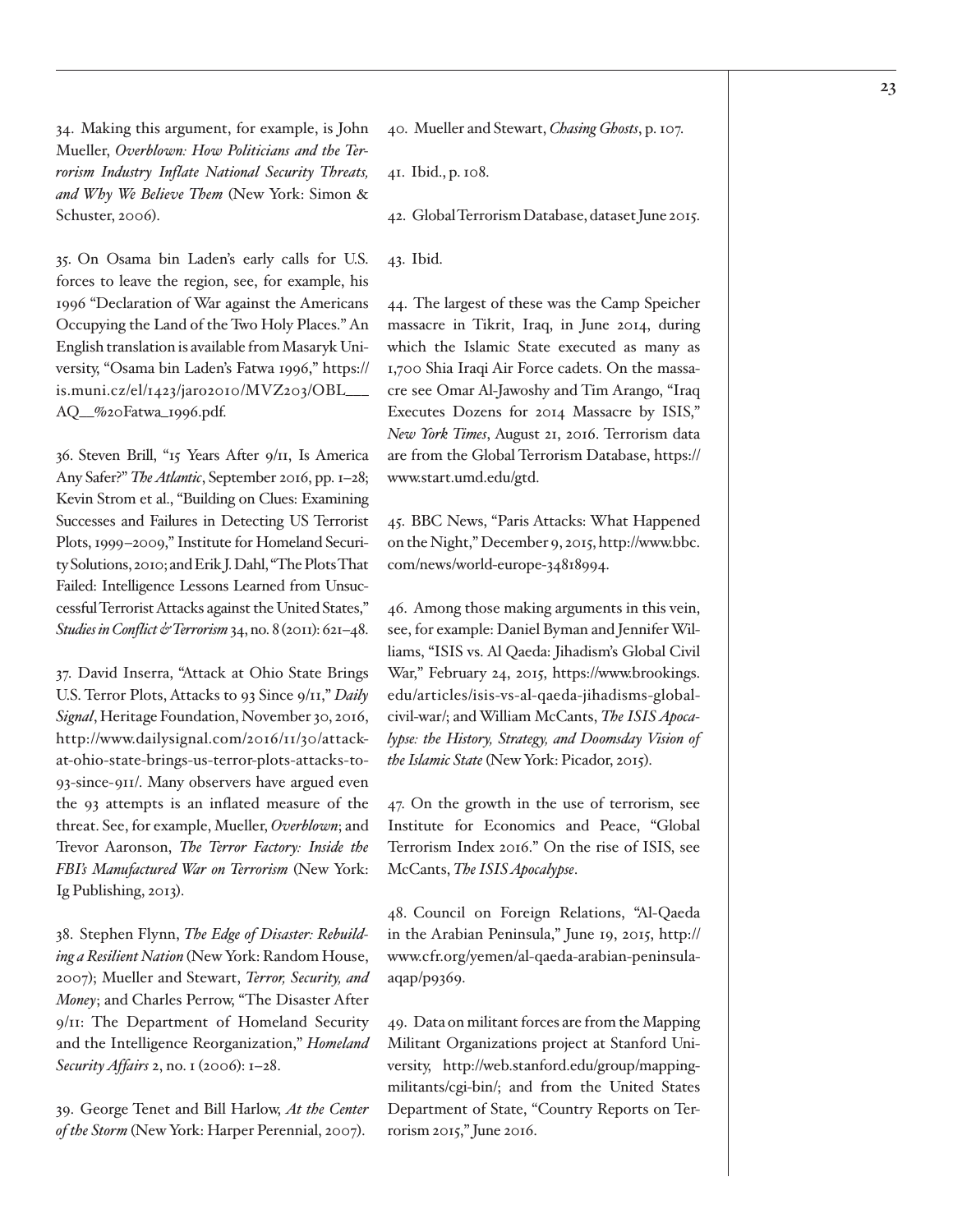<span id="page-23-0"></span>50. See Appendix 1 for a complete discussion of the regression results.

<span id="page-23-1"></span>51. White House, "National Strategy for Combating Terrorism," (2003), p. 23.

<span id="page-23-2"></span>52. Ibid., pp. 23–24.

<span id="page-23-3"></span>53. White House, "National Strategy for Counterterrorism," (2011), pp. 9–10, [https://www.](https://www.whitehouse.gov/sites/default/files/counterterrorism_strategy.pdf) [whitehouse.gov/sites/default/files/counterterror](https://www.whitehouse.gov/sites/default/files/counterterrorism_strategy.pdf)[ism\\_strategy.pdf](https://www.whitehouse.gov/sites/default/files/counterterrorism_strategy.pdf).

<span id="page-23-4"></span>54. A comprehensive assessment of the worsening of these conditions can be found in Anthony Cordesman, "Defeating ISIS: The Real Threats and Challenges," Center for Strategic and International Studies, August 4, 2016.

<span id="page-23-5"></span>55. Data are derived from Transparency International's "Corruption Perception Index," [http://](http://www.transparency.org/country) [www.transparency.org/country.](http://www.transparency.org/country)

<span id="page-23-6"></span>56. Of the seven countries, only Pakistan has moved from the worst category up to "partly free." However, the average score for the seven countries improved from  $6.6$  to  $6.1$   $(6 =$  "very restricted"; the scale is from 1 to 7 with a one representing most free). See Freedom House, "Freedom in the World, 2016," [https://freedomhouse.](https://freedomhouse.org/report/freedom-world/freedom-world-2016) [org/report/freedom-world/freedom-world-2016](https://freedomhouse.org/report/freedom-world/freedom-world-2016).

<span id="page-23-7"></span>57. Center for Systemic Peace, "State Fragility Index," at [http://www.systemicpeace.org/inscrdata.](http://www.systemicpeace.org/inscrdata.html) [html.](http://www.systemicpeace.org/inscrdata.html)

<span id="page-23-8"></span>58. On the psychological response to terrorism, see, for example: Daniel Kahneman, *Thinking, Fast and Slow* (New York: Macmillan, 2011): 322–34; Randall Marshall et al., "The Psychology of Ongoing Threat: Relative Risk Appraisal, the September 11 Attacks, and Terrorism-Related Fears," *American Psychologist* 62, no. 4 (2007): 304; and Leonie Huddy et al., "The Consequences of Terrorism: Disentangling the Effects of Personal and National Threat," *Political Psychology* 23, no. 3 (2002): 485–509.

<span id="page-23-9"></span>59. Mueller, *Overblown*; Bruce Schneier, *Beyond* 

*Fear: Thinking Sensibly about Security in an Uncertain World* (New York: Springer Science & Business Media, 2006).

<span id="page-23-10"></span>60. Mary Habeck et al., "A Global Strategy for Combating al Qaeda and the Islamic State," American Enterprise Institute, December 2015. By way of illustration, this report begins with the following sentence: "The United States faces a fundamental challenge to its way of life."

<span id="page-23-11"></span>61. Useful summaries of terrorism that provide an informed historical perspective include: Bruce Hoffman, *Inside Terrorism* (New York: Columbia University Press, 2006); and David Rapoport, "The Fourth Wave: September 11 in the History of Terrorism," *Current History* 100 (2001): 419–24.

<span id="page-23-12"></span>62. George W. Bush, "Address to Joint Session of Congress," September 20, 2001, [http://www.](http://www.washingtonpost.com/wp-srv/nation/specials/attacked/transcripts/bushaddress_092001.html) [washingtonpost.com/wp-srv/nation/specials/](http://www.washingtonpost.com/wp-srv/nation/specials/attacked/transcripts/bushaddress_092001.html) [attacked/transcripts/bushaddress\\_092001.html.](http://www.washingtonpost.com/wp-srv/nation/specials/attacked/transcripts/bushaddress_092001.html) More recently, see Michael Flynn and Michael Ledeen, *The Field of Fight* (New York: St. Martin's Press, 2016). Ironically, perhaps, the National 9/11 Commission Report debunks this assessment of al Qaeda's aims. See National 9/11 Commission, *The 9/11 Commission Report: Final Report of the National Commission on Terrorist Attacks Upon the United States* (Washington: Government Printing Office, 2011): 47–54.

<span id="page-23-13"></span>63. See, for example, Osama bin Laden, "Declaration of Jihad against the Americans Occupying the Land of the Two Holiest Sites," circa August 1996. An English translation is available from the Combating Terrorism Center at West Point, [https://www.ctc.usma.edu/v2/wp-content/up](https://www.ctc.usma.edu/v2/wp-content/uploads/2013/10/Declaration-of-Jihad-against-the-Americans-Occupying-the-Land-of-the-Two-Holiest-Sites-Translation.pdf)  [loads/2013/10/Declaration-of-Jihad-against-the-](https://www.ctc.usma.edu/v2/wp-content/uploads/2013/10/Declaration-of-Jihad-against-the-Americans-Occupying-the-Land-of-the-Two-Holiest-Sites-Translation.pdf)[Americans-Occupying-the-Land-of-the-Two-](https://www.ctc.usma.edu/v2/wp-content/uploads/2013/10/Declaration-of-Jihad-against-the-Americans-Occupying-the-Land-of-the-Two-Holiest-Sites-Translation.pdf)[Holiest-Sites-Translation.pdf.](https://www.ctc.usma.edu/v2/wp-content/uploads/2013/10/Declaration-of-Jihad-against-the-Americans-Occupying-the-Land-of-the-Two-Holiest-Sites-Translation.pdf) Also see Byman and Williams, "ISIS vs. Al Qaeda: Jihadism's Global Civil War"; and McCants, *The ISIS Apocalypse*.

<span id="page-23-14"></span>64. Audrey Kurth Cronin, *How Terrorism Ends: Understanding the Decline and Demise of Terrorist Campaigns* (Princeton: Princeton University Press,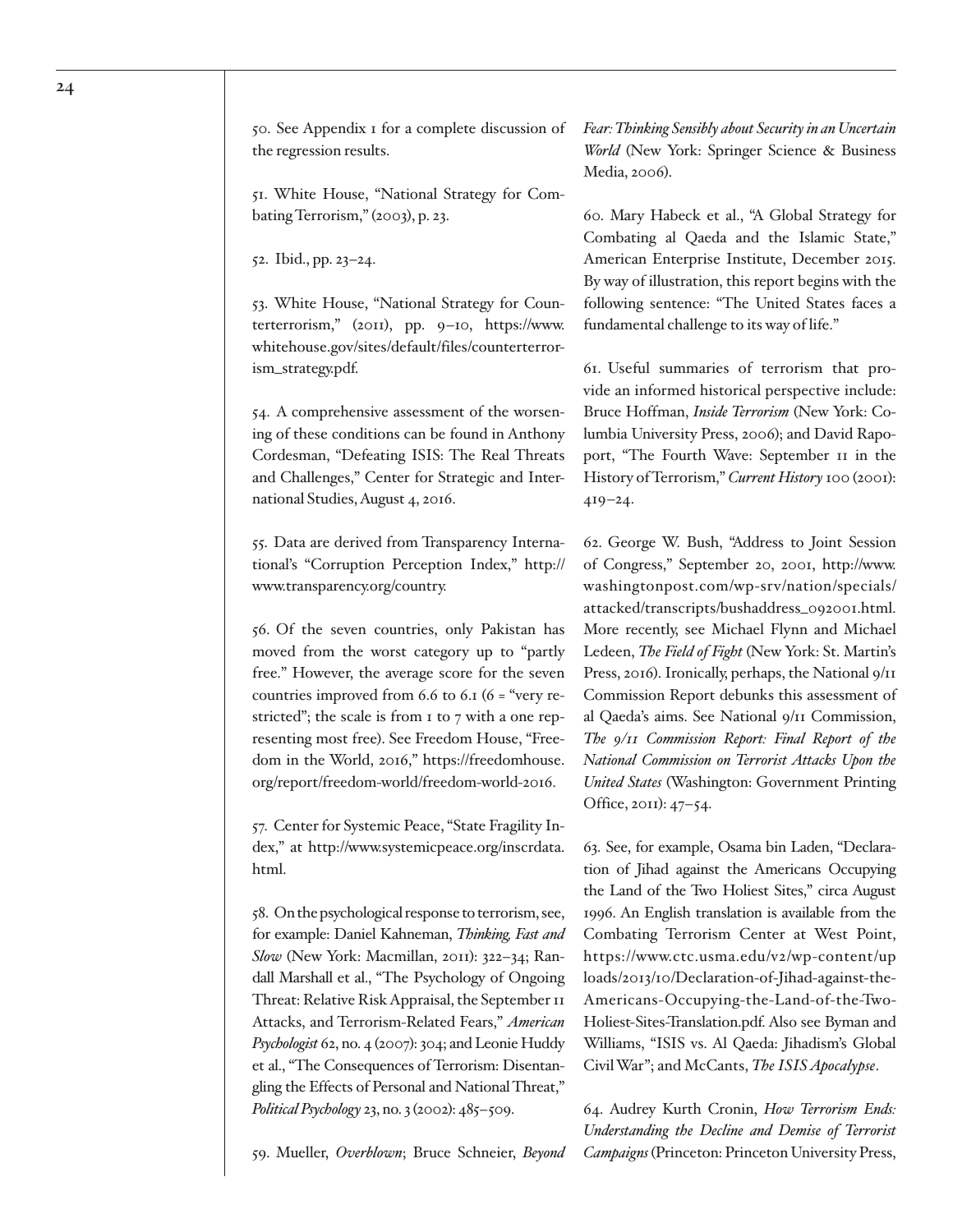2009); and Seth Jones and Martin Libicki, *How Terrorist Groups End: Lessons for Countering al Qa'ida* (Santa Monica: Rand Corporation, 2008).

<span id="page-24-0"></span>65. Michael Hastings, "The Runaway General," *Rolling Stone*, June 22, 2010, [http://www.rolling](http://www.rollingstone.com/politics/news/the-runaway-general-20100622)[stone.com/politics/news/the-runaway-general-](http://www.rollingstone.com/politics/news/the-runaway-general-20100622)[20100622](http://www.rollingstone.com/politics/news/the-runaway-general-20100622). Ironically, this point is probably the most agreed-upon assessment by observers from all points on the political spectrum.

<span id="page-24-1"></span>66. Amaney Jamal et al., "Anti-Americanism and Anti-Interventionism in Arabic Twitter Discourses," *Perspectives on Politics* 13, no. 1 (2015): 55–73; and Daniel Byman and Kenneth M. Pollack, "Iraq's Long-Term Impact on Jihadist Terrorism," *The Annals of the American Academy of Political and Social Science* 618, no. 1 (2008): 55–68.

<span id="page-24-2"></span>67. An academic review of this dynamic is Steven Kull, *Feeling Betrayed: The Roots of Muslim Anger at America* (Washington: Brookings Institution Press, 2011). Polling data include the Pew Global Attitudes survey. See, for example, the 2015 Pew poll, "Opinion of the United States," Pew Research Center, [http://www.pewglobal.org/data](http://www.pewglobal.org/database/indicator/1/survey/17/)[base/indicator/1/survey/17/](http://www.pewglobal.org/database/indicator/1/survey/17/), and the Arab Center's 2016 survey of nine Arab nations: "Arab Public Opinion and US Presidential Elections 2016," November 1, 2016, [http://arabcenterdc.org/wp](http://arabcenterdc.org/wp-content/%20uploads/2016/10/Arab-Public-Opinion-and-US-Presidential-Elections-2016.pdf)[content/uploads/2016/10/Arab-Public-Opinion](http://arabcenterdc.org/wp-content/%20uploads/2016/10/Arab-Public-Opinion-and-US-Presidential-Elections-2016.pdf)[and-US-Presidential-Elections-2016.pdf.](http://arabcenterdc.org/wp-content/%20uploads/2016/10/Arab-Public-Opinion-and-US-Presidential-Elections-2016.pdf)

<span id="page-24-3"></span>68. CNN, "Shahzad Pleads Guilty to Times Square Bombing Charge," June 21, 2010, [http://](http://www.cnn.com/2010/CRIME/06/21/new.york.times.square.bomb/) [www.cnn.com/2010/CRIME/06/21/new.york.](http://www.cnn.com/2010/CRIME/06/21/new.york.times.square.bomb/) [times.square.bomb/](http://www.cnn.com/2010/CRIME/06/21/new.york.times.square.bomb/).

<span id="page-24-4"></span>69. For excellent interpretations of their motivations see McCants, *The ISIS Apocalypse*; and Lawrence Wright, *The Looming Tower: Al-Qaeda and the Road to 9/11* (New York: Alfred A. Knopf, 2006).

<span id="page-24-5"></span>70. Department of Defense, "Report of the Defense Science Board Task Force on Strategic Communication," September 2004, <https://fas.org/irp/agency/dod/dsb/commun.pdf>.

<span id="page-24-6"></span>71. Quoted in Mark Mazzetti, "Spy Agencies Say Iraq War Worsens Terrorism Threat," *New York Times*, September 24, 2006, [http://www.nytimes.](http://www.nytimes.com/2006/09/24/world/middleeast/24terror.html?pagewanted=all) [com/2006/09/24/world/middleeast/24terror.](http://www.nytimes.com/2006/09/24/world/middleeast/24terror.html?pagewanted=all) [html?pagewanted=all](http://www.nytimes.com/2006/09/24/world/middleeast/24terror.html?pagewanted=all).

<span id="page-24-7"></span>72. Federal Bureau of Investigation, "(U//FOUO) Decade in Review: Self-Selecting US Persons Drive Post-2006 Increase in Anti-US Plotting," March 7, 2011, https://d3gnor3afghep.cloudfront. [net/foia\\_files/2016/09/13/Decade\\_in\\_Review\\_\\_](https://d3gn0r3afghep.cloudfront.net/foia_files/2016/09/13/Decade_in_Review__March_7-2011__pdf) [March\\_7-2011\\_\\_pdf.](https://d3gn0r3afghep.cloudfront.net/foia_files/2016/09/13/Decade_in_Review__March_7-2011__pdf)

<span id="page-24-8"></span>73. Murtaza Hussain and Cora Currier, "U.S. Military Operations Are Biggest Motivation for Homegrown Terrorists, FBI Study Finds," *The Intercept*, October 11, 2016, [https://theintercept](https://theintercept.com/2016/10/11/us-military-operations-are-biggest-motivation-for-homegrown-terrorists-fbi-study-finds/) [.com/2016/10/11/us-military-operations-are](https://theintercept.com/2016/10/11/us-military-operations-are-biggest-motivation-for-homegrown-terrorists-fbi-study-finds/)[biggest-motivation-for-homegrown-terrorists](https://theintercept.com/2016/10/11/us-military-operations-are-biggest-motivation-for-homegrown-terrorists-fbi-study-finds/)[fbi-study-finds/.](https://theintercept.com/2016/10/11/us-military-operations-are-biggest-motivation-for-homegrown-terrorists-fbi-study-finds/)

<span id="page-24-9"></span>74. The idea that poverty or failed states are the only incubators of terrorism is refuted by the history of terrorism. Europe, hardly a collection of failed states, witnessed a great deal of terrorism during the 20th century. And the 9/11 attackers, it is worth remembering, were professionals with college degrees. More broadly, research shows that there is no single pathway to terrorism. See, for example, Faiza Patel, "Rethinking Radicalization," Brennan Center (2011); Alberto Abadie, "Poverty, Political Freedom, and the Roots of Terrorism," *American Economic Review* 96, no. 2 (May 2006): 50–56; Tim Krieger and Daniel Meierrieks, "What Causes Terrorism," *Public Choice* 147, nos. 1-2 (April 2011): 3–27; and James Piazza, "Do Democracy and Free Markets Protect Us from Terrorism?" *International Politics* 45, no. 1 (January 2008): 72–91.

<span id="page-24-10"></span>75. On this point it is important to note that the U.S. investment, as large as it has been, doesn't even represent the entirety of the nationbuilding projects in the Middle East. America's NATO allies and other coalition partners have themselves provided thousands of military personnel since 2001 and spent many billions of dollars on top of what the U.S. has spent. See,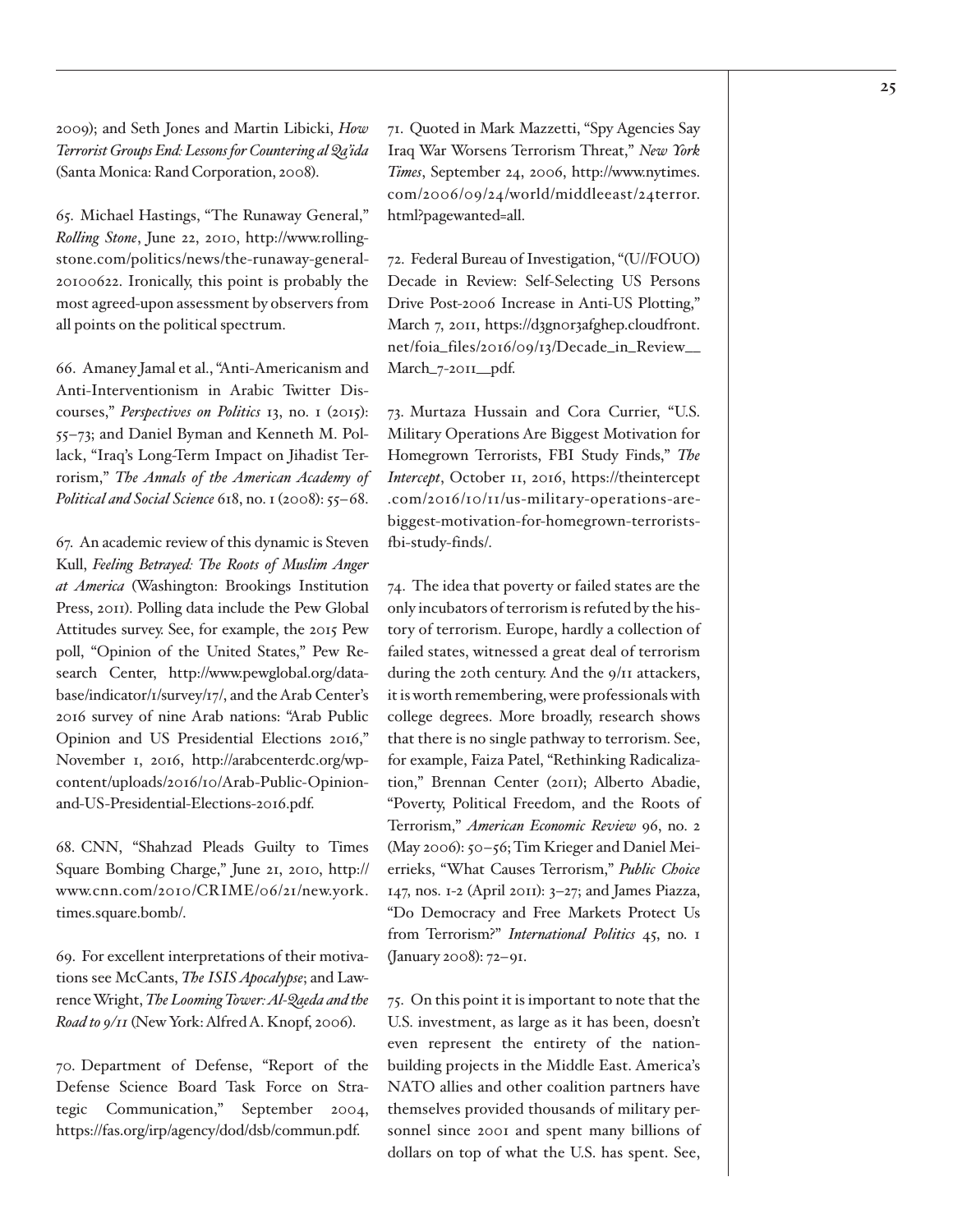<span id="page-25-0"></span>76. Alexander Downes and Jonathan Monten, "Forced to Be Free?: Why Foreign-Imposed Regime Change Rarely Leads to Democratization," *International Security* 37, no. 4 (Spring 2013): 90–131.

<span id="page-25-1"></span>77. Christopher Coyne, *Doing Bad by Doing Good: Why Humanitarian Action Fails* (Palo Alto, CA: Stanford University Press, 2013); William Easterly, *The White Man's Burden: Why the West's Efforts to Aid the Rest Have Done so Much Ill and so Little Good* (New York: Penguin, 2006); Justin Logan and Christopher Preble, "Failed States and Flawed Logic," Cato Institute Policy Analysis no. 560, January 11, 2006; Justin Logan and Christopher Preble, "Fixing Failed States: A Cure Worse than the Disease?" *Harvard International Review* 29, no. 4 (2008): 62; and Benjamin Friedman, Harvey M. Sapolsky, and Christopher Preble, "Learning the Right Lessons from Iraq," Cato Institute Policy Analysis no. 610, February 13, 2008.

<span id="page-25-2"></span>78. Observers generally supportive of the Obama "light footprint" approach include Graham Allison, "Deterring ISIS," *The National Interest*, no. 145 (September/October 2016): 5–10; Michael Eisenstadt, "Defeating ISIS. A Strategy for a Resilient Adversary and an Intractable Conflict," *Policy Notes* 20 (2014); and Hardin Lang, Peter Juul, and Mokhtar Awad, "Recalibrating the Anti-ISIS Strategy," Center for American Progress, July 2015.

<span id="page-25-3"></span>79. See, for example, Hal Brands and Peter Feaver, "After ISIS: U.S. Political-Military Strategy in the Global War on Terror," Center for Strategic

and Budgetary Assessments, March 2017; Madeleine Albright and Stephen J. Hadley, "Middle East Strategy Task Force: Final Report of the Co-Chairs," Atlantic Council, November 2016; Michèle Flournoy and Richard Fontaine, "An Intensified Approach to Combatting the Islamic State," Center for a New American Security, August 2015; Flynn and Ledeen, *The Field of Fight*; Habeck et al., "A Global Strategy for Combating al Qaeda and the Islamic State"; Ross Harrison, "Towards a Regional Strategy Contra ISIS,"*Parameters*44, no. 3 (2014): 37; Kimberly Kagan, Frederick W. Kagan, and Jessica D. Lewis, "A Strategy to Defeat the Islamic State," Institute for the Study of War, June 11, 2014; and Kenneth Pollack, "Fight or Flight: America's Choice in the Middle East," *Foreign Affairs* 95 (2016): 62–75.

<span id="page-25-4"></span>80. Flynn and Ledeen, *The Field of Fight*.

<span id="page-25-5"></span>81. Ambassador James B. Cunningham et al., "Forging an Enduring Partnership with Afghanistan," *The National Interest*, September 14, 2016, [http://nationalinterest.org/feature/forging](http://nationalinterest.org/feature/forging-enduring-partnership-afghanistan-17708)[enduring-partnership-afghanistan-17708](http://nationalinterest.org/feature/forging-enduring-partnership-afghanistan-17708).

<span id="page-25-6"></span>82. Support for encouraging regional partners to play a much stronger role is widespread. See, for example, Albright and Hadley, "Middle East Strategy Task Force: Final Report of the Co-Chairs"; Flournoy and Fontaine, "An Intensified Approach to Combatting the Islamic State"; and Habeck, et al., "A Global Strategy for Combating al Qaeda and the Islamic State."

<span id="page-25-7"></span>83. Paul R. Pillar and Christopher A. Preble, "Don't You Know There's a War On? Assessing the Military's Role in Counterterrorism," in Benjamin H. Friedman, Jim Harper, and Christopher A. Preble, eds., *Terrorizing Ourselves: Why U.S. Counterterrorism Policy is Failing and How to Fix It* (Washington: Cato Institute, 2010).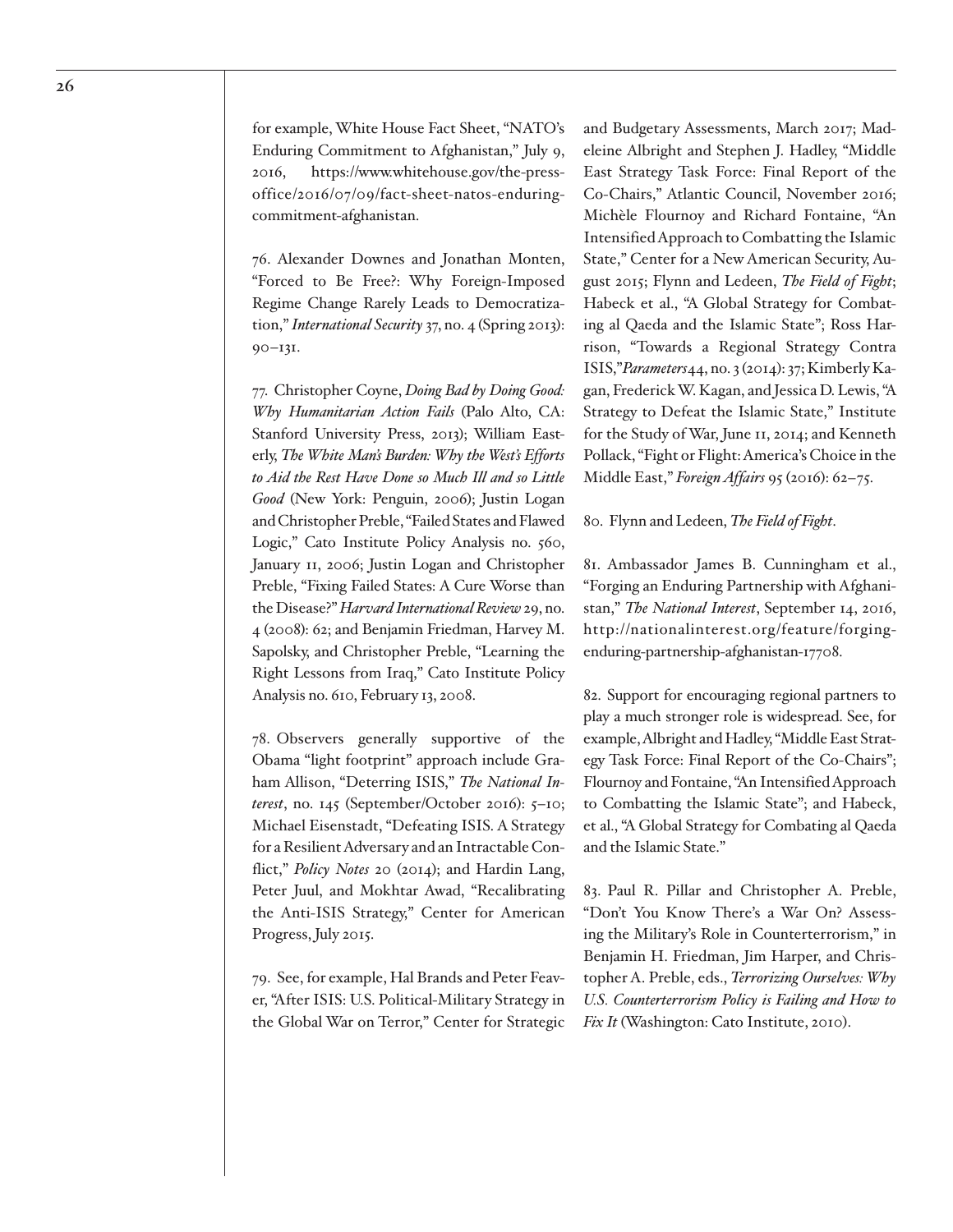# RECENT STUDIES IN THE CATO INSTITUTE POLICY ANALYSIS SERIES

- **811. Four Decades and Counting: The Continued Failure of the War on Drugs** by Christopher J. Coyne and Abigail R. Hall (April 12, 2017).
- **810. Not Just Treading Water: In Higher Education, Tuition Often Does More than Replace Lost Appropriations** by Neal McCluskey (February 15, 2017).
- **809. Stingray: A New Frontier in Police Surveillance** by Adam Bates (January 25, 2017).
- **808. Curse or Blessing? How Institutions Determine Success in Resource-Rich Economies** by Peter Kaznacheev (January 11, 2017).
- **807. Surveillance Takes Wing: Privacy in the Age of Police Drones** by Matthew Feeney (December 13, 2016)
- **806. Will China Solve the North Korea Problem? The United States Should Develop a Diplomatic Strategy to Persuade Beijing to Help** by Doug Bandow (December 6, 2016)
- **805. Apprenticeships: Useful Alternative, Tough to Implement** by Gail Heriot (November 17, 2016)
- **804. The Repeal of the Glass-Steagall Act: Myth and Reality** by Oonagh McDonald (November 16, 2016)
- **803. Twenty-Five Years of Indian Economic Reform** by Swaminathan S. Anklesaria Aiyar (October 26, 2016)
- **802. The New Feudalism: Why States Must Repeal Growth-Management Laws** by Randal O'Toole (October 18, 2016)
- **801. The Case Against a U.S. Carbon Tax** by Robert P. Murphy, Patrick J. Michaels, and Paul C. Knappenberger (October 17, 2016)
- **800. A Costly Commitment: Options for the Future of the U.S.-Taiwan Defense Relationship** by Eric Gomez (September 28, 2016)
- **799. Dose of Reality: The Effect of State Marijuana Legalizations** by Angela Dills, Sietse Goffard, and Jeffrey Miron (September 16, 2016)
- **798. Terrorism and Immigration: A Risk Analysis** by Alex Nowrasteh (September 13, 2016)
- **797. Five Myths about Economic Inequality in America** by Michael Tanner (September 7, 2016)